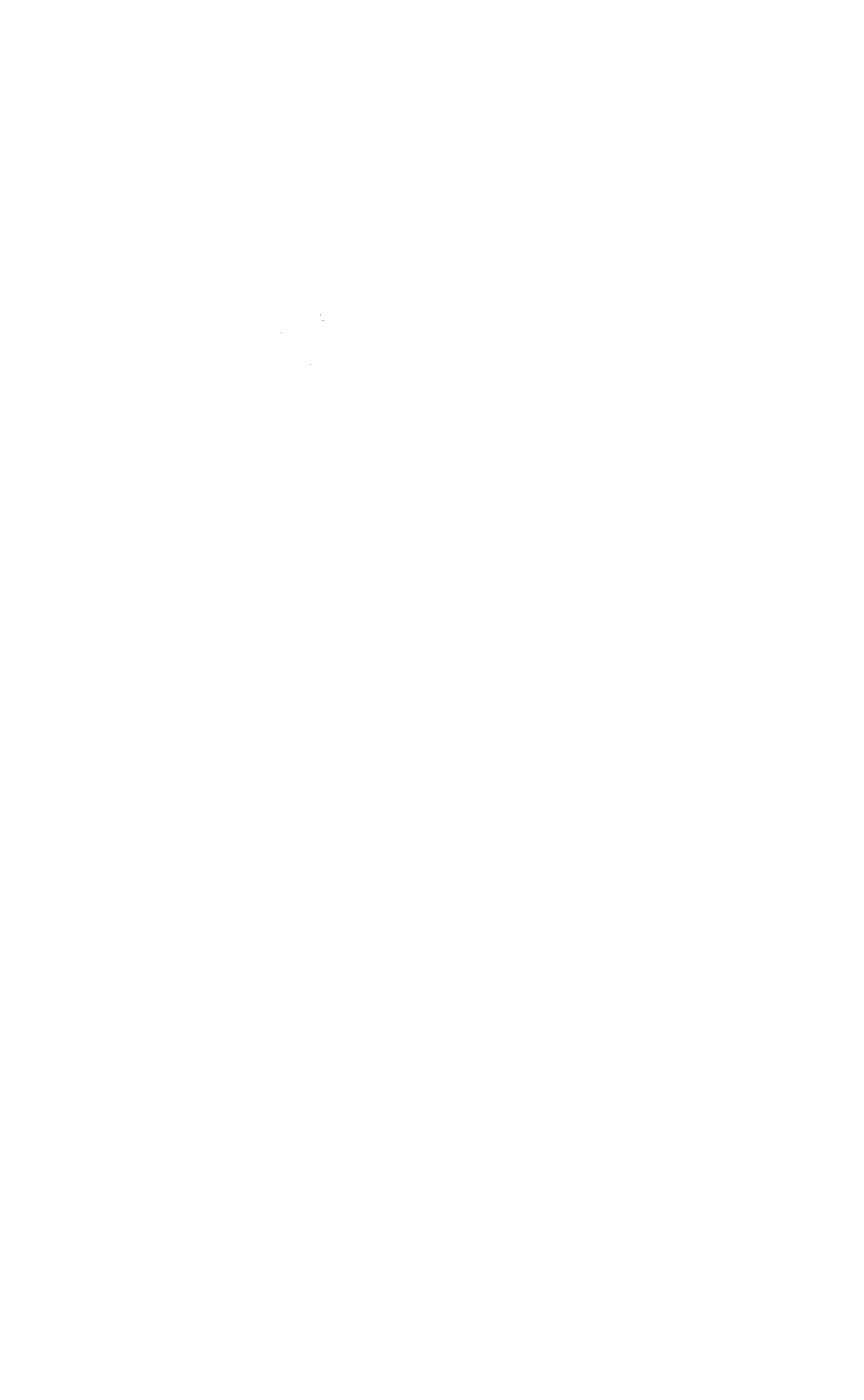# STATE BOARD OF EDUCATION.

| NAME.                                                                                        | EXPIRATION OF TERM. RESIDENCE. |                                                       |
|----------------------------------------------------------------------------------------------|--------------------------------|-------------------------------------------------------|
|                                                                                              |                                |                                                       |
|                                                                                              |                                |                                                       |
|                                                                                              |                                |                                                       |
|                                                                                              |                                |                                                       |
|                                                                                              |                                |                                                       |
|                                                                                              |                                |                                                       |
|                                                                                              |                                |                                                       |
|                                                                                              |                                |                                                       |
|                                                                                              |                                | Hon. J. C. KNICKERBOCKER1883160 LaSalle St., Chicago. |
| Hon. WM. H. GREEN1885Cairo.                                                                  |                                |                                                       |
|                                                                                              |                                |                                                       |
| Hon. MICHAEL DONAHUE1885Clinton.                                                             |                                |                                                       |
|                                                                                              |                                |                                                       |
| THOMAS SLADE1885Normal.                                                                      |                                |                                                       |
| <b>JAMES P. SLADE</b> $(ex\text{-}off\:)$ $\dots \dots \dots \dots \dots \dots$ Springfield. |                                |                                                       |

# ERS OF THE BOARD.

| THOS. F. MITCHELL, BloomingtonTreasurer. |  |
|------------------------------------------|--|

# STANDING COMMITTEES.

*Theory and Art of Teaching, and Mental Science-Barge,* Enander, Hill. *Text Books and Course of Instruction-Boltwood,* Wells, Enander. *Language, including Reading and Elocution-Hill,* Lesem, Moulton. *Buildings and Grounds-Thos.* Slade, Donahue, Lesem, Moulton. *Natural Science and Mathematics-Gastman,* Wells, Boltwood. *Auditing and* Finance-Knickerbocker, Donahue, Thos. Slade. *Teachers and Salaries-Green,* Boltwood, Barge. *Training School-Wells,* Thos. Slade, J. P. Slade.

*Rules and Regulations-Donahue,* Moulton, Green.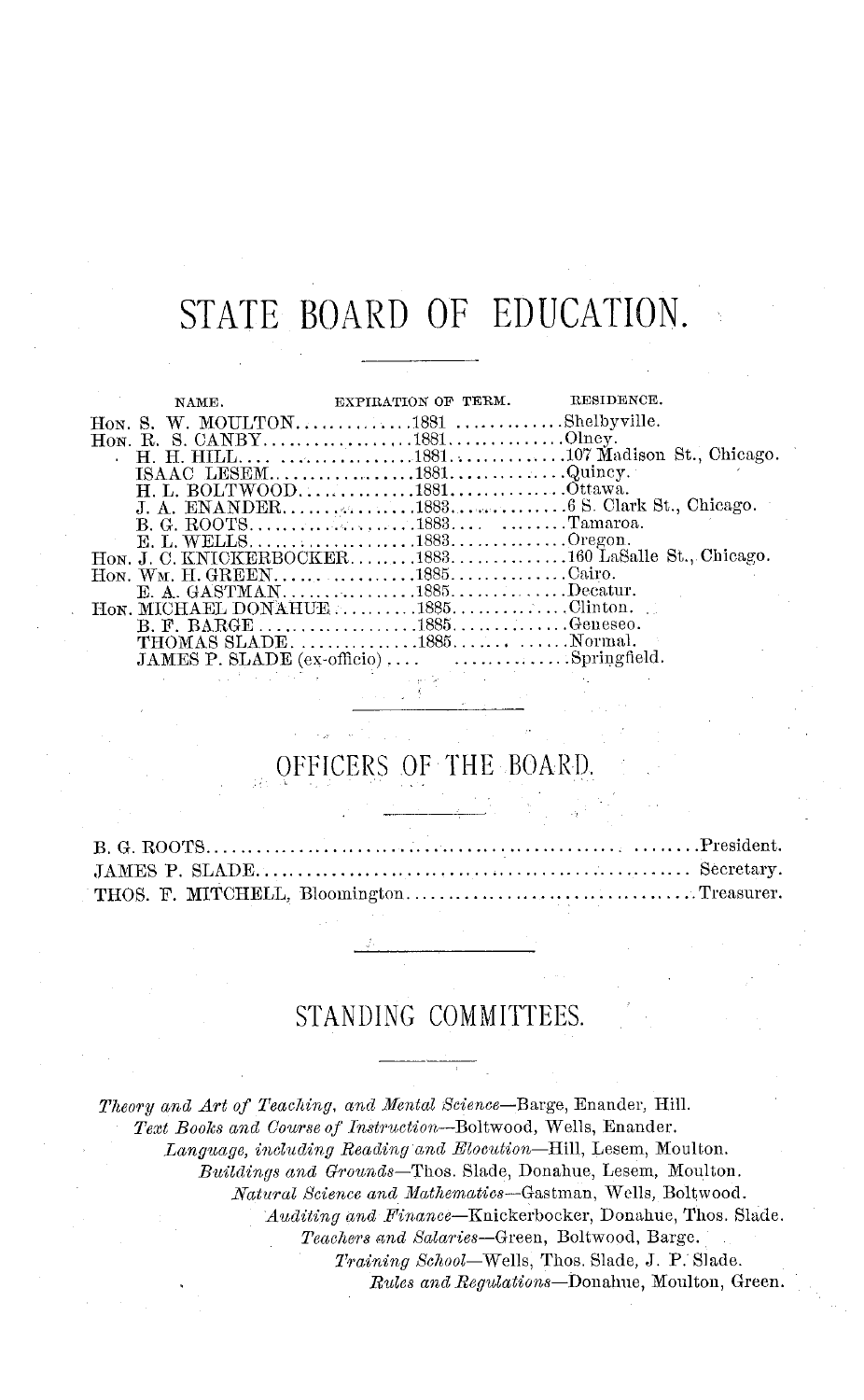# ORDER OF BUSINESS.

1. Reading, Amending and Adopting Minutes.

2. Election of Officers.

3. Report of the President of the University.

4. Treasurer's Report.

5. Reports of Standing Committees.

6. Reports of Special Committees.

7. Communications.

8. Motions and Resolutions.

9. Unfinished Business.

10. General Business.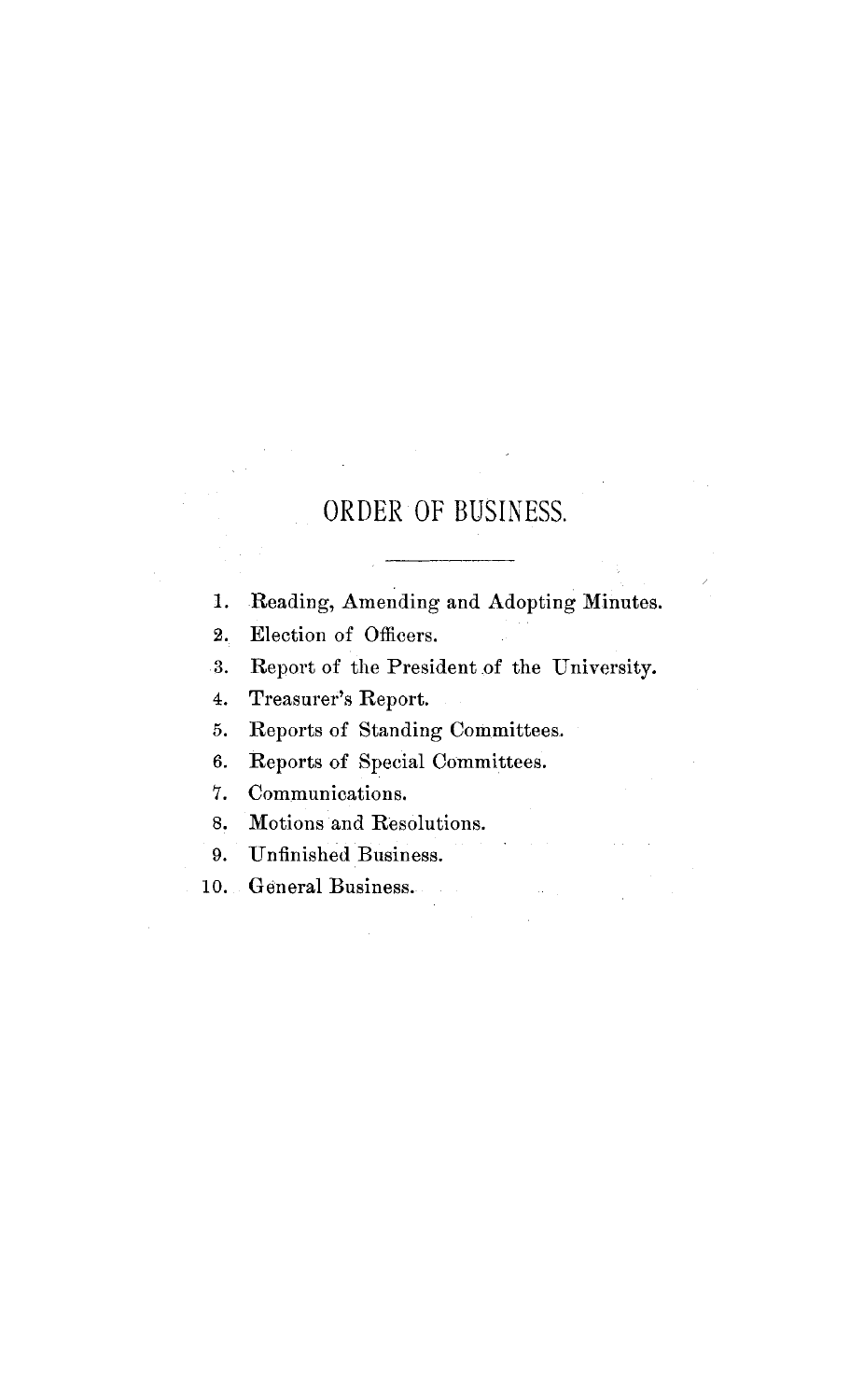# **Proceedings & Board of Education**

AT REGULAR MEETING HELD MAY 26, 1880.

NORMAL UNIVERSITY, **NORMAL, ILL.,** May 26, 1880.

THE BOARD OF EDUCATION met in the Reception Room of the Normal University at 10 o'clock A. M., the President, B. G. Roots, in the chair. The roll was called.

MEMBERS PRESENT-Messrs. B. G. Roots, W. H. Green, E. L. Wells, E. A. Gastman, H. L. Boltwood, B. F. Barge, Thomas Slade, S. W. Moulton, J. C. Knickerbocker and James P. Slade.

ABSENT-Messrs. R. S. Canby, H. H. Hill, Isaac Lesem, J. A. Enander Michael Donahue.

The Minutes of the January meeting were, on motion, approved.

The President occupied some time in stating what he had learned during the past two weeks about the work of the Normal University. He was glad to find so much prominence given to the training department, and to find that students are required to attend the school of observation the first term, and thus learn something of methods of teaching, whether they remain in the school one or several terms. He was much pleased with the character of the teaching.

President E. C. Hewett read the following report, which was accepted:

# *To the Honorable Board of Education of the State of Illinois:*

GENTLEMEN:-To-morrow the Institution under your care will close the work of its twenty-third year, and will send out its twenty-first class of graduates. Since your last meeting, our affairs have moved on with the usual quiet and efficiency. Our

#### **ATTENDANCE**

during the present term has not been so large as it was in the winter; but it exceeds the attendance of one year ago, by twenty-one in the Normal Department, and thirteen in the Model Department. Your rule restricting the admission from McLean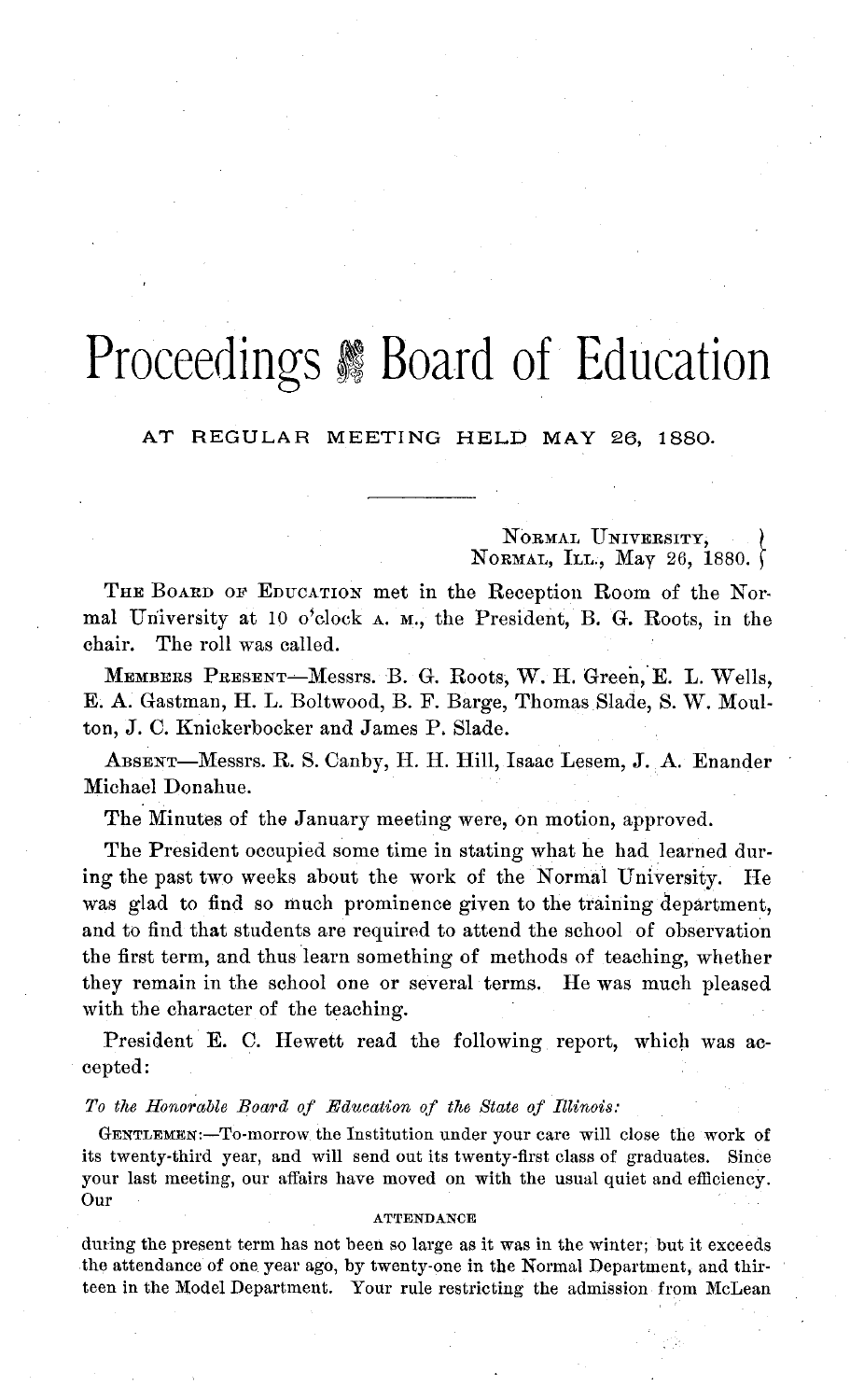county doubtless reduced the number of applicants considerably; and I think the change of time for beginning the spring term prevented quite a number of young men from returning this term, as their winter schools did not close till about the last of March.

The following table will show the attendance in the several Departments and Grades:

| NORMAL DEPARTMENT.  |  |
|---------------------|--|
|                     |  |
|                     |  |
| <b>EIGH SCHOOL.</b> |  |
|                     |  |
|                     |  |
| GRAMMAR SCHOOL.     |  |
|                     |  |
|                     |  |
| PRIMARY SCHOOL.     |  |
|                     |  |
|                     |  |
| TOTAL ENROLLMENT.   |  |
|                     |  |
|                     |  |
|                     |  |

The following table will show that sixty-four counties have been represented in the Normal Department, during the present term, a larger number than have been represented before for several years:

Total for the term ........................................................ 441

|                | $Jackson \ldots \ldots \ldots \ldots \ldots \ldots \ldots \ldots \ldots$ |                                                  |
|----------------|--------------------------------------------------------------------------|--------------------------------------------------|
| 5              |                                                                          | - 1                                              |
| 1              |                                                                          |                                                  |
| 1              |                                                                          | -1                                               |
| $\mathbf{1}$ . |                                                                          |                                                  |
| 4              |                                                                          |                                                  |
| 1              |                                                                          |                                                  |
| -3             | $Lawrence \ldots \ldots \ldots \ldots \ldots \ldots \ldots \ldots$       |                                                  |
| $^{2}$         |                                                                          | 3                                                |
| 4              | $Livingston \ldots \ldots \ldots \ldots \ldots$                          | 4                                                |
| 2              |                                                                          | 7                                                |
| 1              |                                                                          | $\cdot$ 4                                        |
| 6              | $McHenry \ldots \ldots \ldots \ldots \ldots \ldots \ldots$               | 3                                                |
|                |                                                                          |                                                  |
|                |                                                                          | 6                                                |
|                |                                                                          |                                                  |
| 1              | $\text{Madison.} \dots \dots \dots \dots \dots \dots \dots \dots$        | 5                                                |
| 2              | Marshall. $\ldots \ldots \ldots \ldots \ldots \ldots \ldots$             |                                                  |
| 1              |                                                                          | $\boldsymbol{2}$                                 |
|                |                                                                          | 7                                                |
|                |                                                                          | 3                                                |
| 2              |                                                                          | 6                                                |
| 1              | $Peoria \ldots \ldots \ldots \ldots \ldots \ldots \ldots$                | 2                                                |
| 3              | $Perry$                                                                  | B                                                |
|                |                                                                          | Lake<br>Macon<br>$\mathbb{R}$ Macoupin<br>Morgan |

 $\hat{\mathsf{h}}$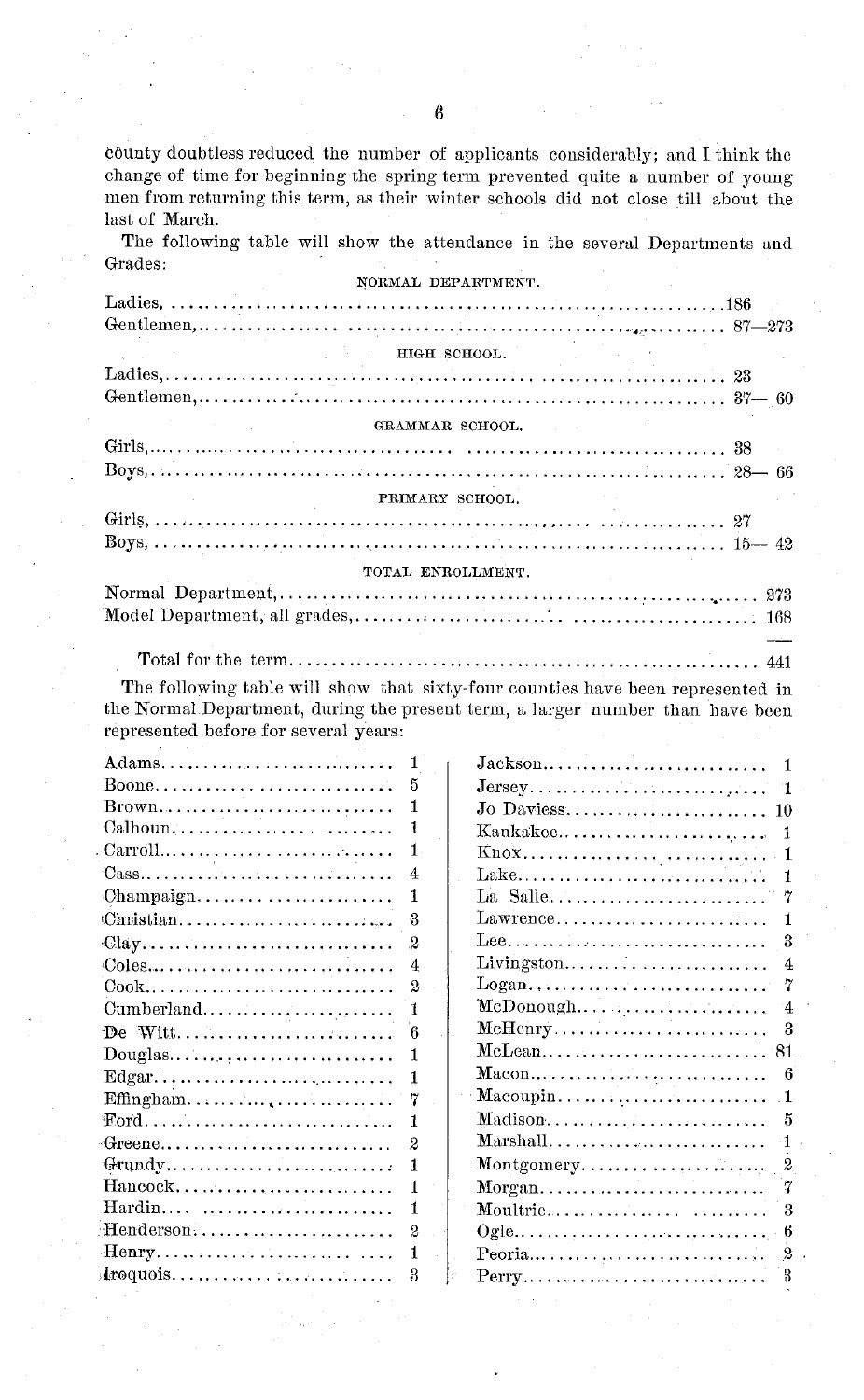| ${\rm Piatt.} \dots \dots \dots \dots \dots \dots \dots \dots \dots \dots \quad 2$ | $Vermilion \ldots \ldots \ldots \ldots \ldots \ldots 3$        |  |
|------------------------------------------------------------------------------------|----------------------------------------------------------------|--|
|                                                                                    |                                                                |  |
| $\text{Putnam.}\dots\dots\dots\dots\dots\dots\dots\quad\quad\quad 1$               |                                                                |  |
| $\rm{Rock~Island.}\dots\dots\dots\dots\dots\dots\dots\quad 1$                      |                                                                |  |
|                                                                                    |                                                                |  |
| $Sangamon. \ldots \ldots \ldots \ldots \ldots \ldots 2$                            | $Woodford \ldots \ldots \ldots \ldots \ldots \ldots \ldots 17$ |  |
|                                                                                    |                                                                |  |
|                                                                                    |                                                                |  |
|                                                                                    |                                                                |  |
| $Tazewell \ldots \ldots \ldots \ldots \ldots \ldots 4$                             |                                                                |  |

### **THE** NEW CLASS.

Thirty-six candidates applied for admission this term; of this number, three were rejected on examination, and thirty-three were admitted. Four of this number left before the end of four weeks, and consequently are not counted in the enrollment. The table below will show these facts:

|                                                                               | Ladies. Gentlemen. | Total. |
|-------------------------------------------------------------------------------|--------------------|--------|
|                                                                               |                    | 36     |
|                                                                               |                    |        |
|                                                                               | 15                 | 33     |
| Left soon $\dots\dots\dots\dots\dots\dots\dots\dots\dots\dots\dots\dots\dots$ |                    |        |

The thirty-three who were received, represented twenty-five counties, as follows:

|                                                                                        | $Macoupin, \ldots, \ldots, \ldots, \ldots, \ldots, 1$           |
|----------------------------------------------------------------------------------------|-----------------------------------------------------------------|
|                                                                                        |                                                                 |
| $Cumberland \ldots  \ldots  \ldots $                                                   |                                                                 |
|                                                                                        |                                                                 |
| $\mathrm{Hardin} \ldots \ldots \ldots \ldots \ldots \ldots \ldots \ldots \quad 1^{-1}$ |                                                                 |
| $\text{Henry} \dots \dots \dots \dots \dots \dots \dots \dots \dots \quad 1$           | $Sangamon \ldots \ldots \ldots \ldots \ldots \ldots \ldots 1$   |
|                                                                                        |                                                                 |
| La Salle, $\ldots, \ldots, \ldots, \ldots, \ldots, 1$                                  |                                                                 |
| $Lawrence \ldots \ldots \ldots \ldots \ldots \ldots \ldots 1$                          |                                                                 |
|                                                                                        | $W\text{ashington} \dots \dots \dots \dots \dots \dots \dots 2$ |
|                                                                                        |                                                                 |
|                                                                                        | $Woodford \ldots \ldots \ldots \ldots \ldots \ldots \quad 3$    |
|                                                                                        |                                                                 |

#### CONDITION **OF THE** SCHOOL.

I believe the condition of the School has been in all respects as satisfactory as we could\_ reasonably expect. Teachers and pupils have enjoyed a good degree of health; as compared with other places, if we may judge from reports, the health here has been remarkably good. We have had several cases of measles among our students, and a few are now sick with that disease; but all these cases have been of a mild type, many of the sufferers returning to their work after a few days' absence.

But one case of discipline at all serious has occurred during the year. One young woman was detected in two flagrant attempts at cheating in her school work. I promptly sent her away, and the Faculty, afterwards, considered the case, and unanimously voted that she should be marked in the catalogue as expelled.

The work of the several teachers has gone on successfully in all cases, I believe, and with little or no friction of any kind. I have not thought it necessary to ask the teachers to make separate reports of their work, believing that former reports have clearly indicatedits scope, and that all has been carried on faithfully and successfully.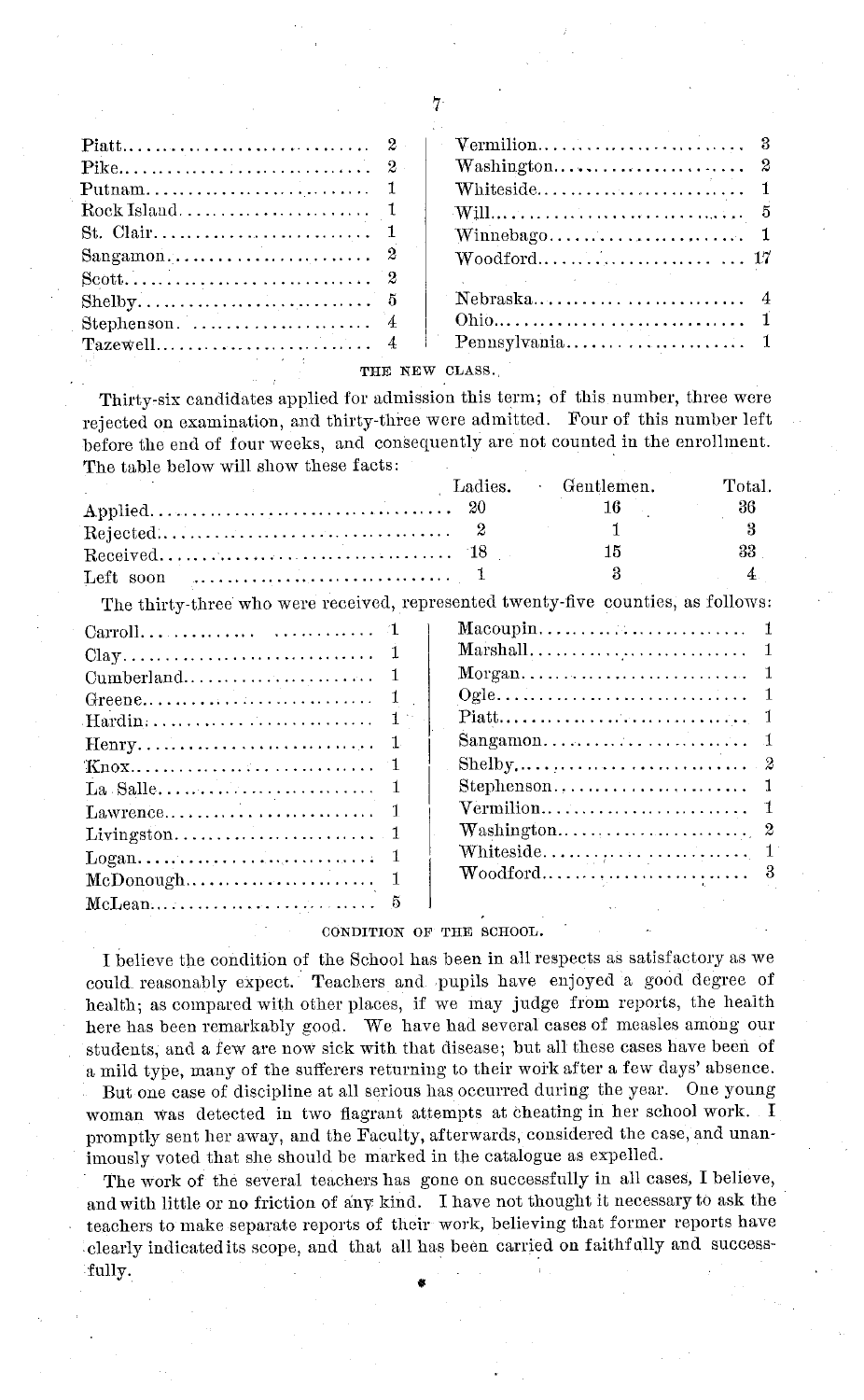## FINANCES.

The Report of the Treasurer will show, I think, that our finances are in a very satisfactory condition. I do not believe that any one can truthfully say that any of our money is wasted or spent foolishly. The income of the Model School has been somewhat larger than usual. More than \$3,500 have been collected for this year's tuition in the Grammar and High Schools, and paid over to the Treasurer. There is some more yet due. Most of it is good, and will be paid; but I think in a few cases it might be well to take some legal steps to collect what is unpaid.

At the last meeting of the Board, by oversight no doubt, no contingent fund was set apart for my use. The result is, that I have paid from my own funds about \$250 for contingent expenses. To cover this deficiency, and to provide for the long period before your next meeting, I think will require at least \$600.

# REPAIRS, ETC.

A few weeks ago our bell cracked, and shortly after a part fell to the floor. I know of no reason for the' accident; but, of course, another bell should be procured. It is very desirable, also, that means be taken to put the bell-tower in a better condition to withstand driving storms. In every case of rain, accompanied by strong wind, damage is done by the water that beats in. I know of no other repairs that are especially needed, except some whitening of the walls, some renovating of black-boards and some replacing of side-walks.

## LIBRARY.

I have increased the number of books in our library considerably, from the funds you placed at my disposal for that purpose. My report of that fund will show a balance of about \$100 remaining; but something more than half of that balance, I think, is owing for books already purchased, but for which I have not yet received the vouchers. If the Board think best, I hope they will appropriate about \$300 or \$500 more at this meeting. I expect to go East this Summer, and should be glad to buy quite a number of books for the library while I am gone.

Small as our library is, it has outgrown its present quarters. It has been a question with me, for some time, what to do in regard to it. I think, however, some more cases should be placed in one of the rooms of the building, in which all books of a somewhat miscellaneous or general character should be put; let these cases be opened for a short time once a day, and let the pupils draw out books at that time. Then we can confine the use of our present cases and tables to books that are strictly reference books.

#### ADVERTISING.

Of course, I am constantly besieged by applications for advertising. I have not advertised largely for the last year or two. All bills for this purpose, except one or two, have been paid from the contingent fund. It is a question, however, whether the High and Grammar Schools might not be advertised more fully, to advantage. I shall be very glad to get the opinion of the Board on this whole subject.

# INSTRUCTION IN CERTAIN SUBJECTS REQUIRED BY LAW.

In response to a resolution adopted at your last meeting, I submit the following statement:

"Taking human physiology as the starting point, the pupils are taught the salient physiological peculiarities of the sub-kingdoms and classes, and, in some cases, of the orders also, in connection with their study of the structural characteristics of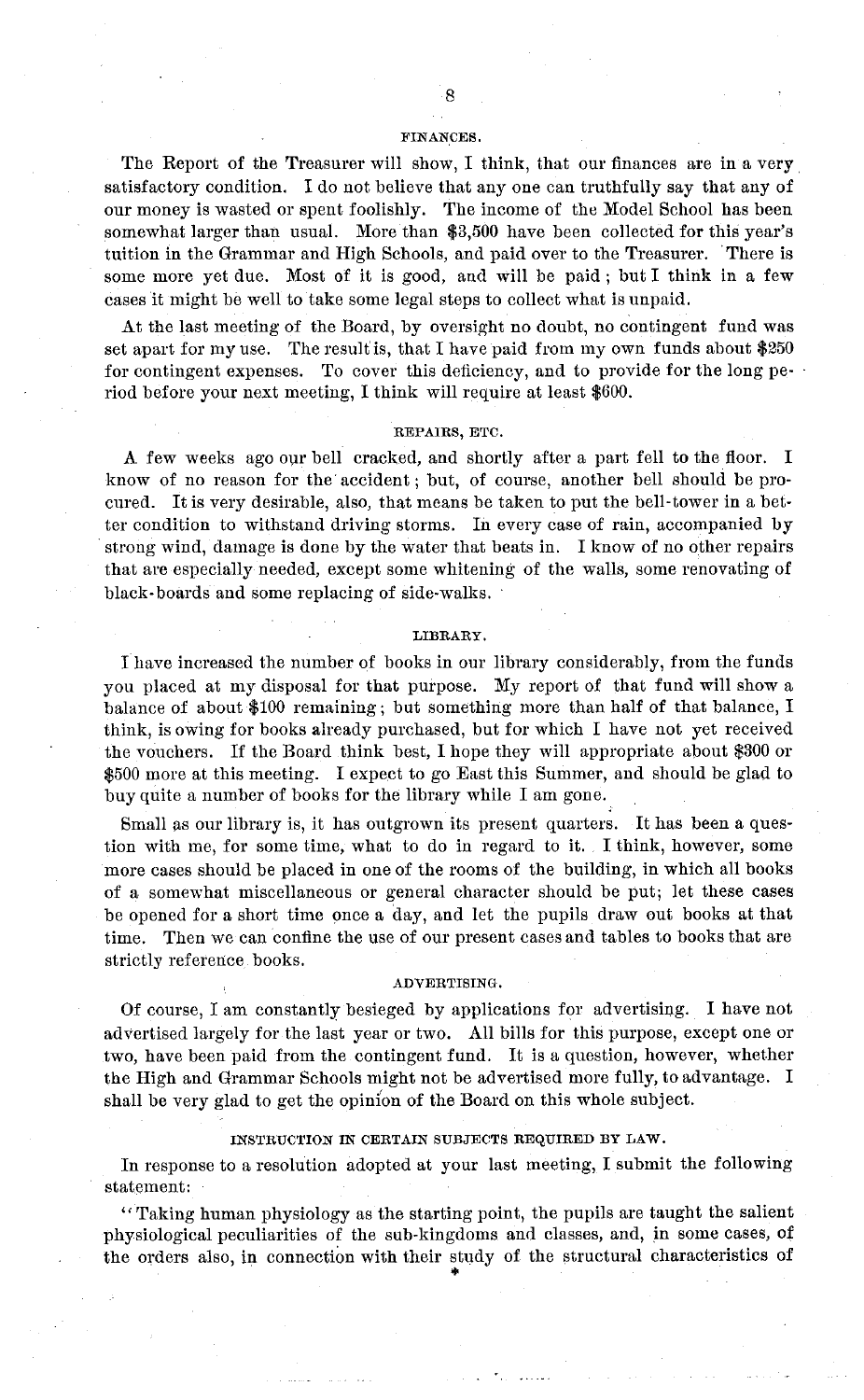these groups. Opportunity is afforded in the Natural History Laboratory for special study of comparative physiology, in connection with practical work in.histology."

In the study of human physiology, careful attention is given to anatomy, to the functions of the muscles and organs, and to the principles of hygiene.

Vegetable physiology is taught in connection with structural and systematical botany.

One-sixth of the time given to the science of botany is spent in studying the functions and medicinal properties of plants and their organs; the reproduction and propagation of plants, their modes of growth, and the kinds and value of their fruit.

Agricultural chemistry has some attention given to it in connection with general chemistry.

The subject is briefly treated in the beginning work of botany, under the head of Germination of Seeds and the Adaptation of Plants to Soils.

No work in the analysis of soils has been done.

The senior class study the Constitutions of the United States and of Illinois for one term. Most of the National Constitution is committed to memory; and a large part of the comment in Dr. Israel W. Andrew's text-book is thoroughly studied. The most important points in our State Constitution are brought out by comparison with the National Constitution, noting the "resemblances and the differences. Considerable instruction is given to the whole school, also, by general exercises on the features of our Government and the rights and duties of citizens.

## STATISTICS.

One year ago, you commended the work of Professor Cook in collecting statistics in respect to the professional work and success of our students. That work he is continuing, at a great outlay of time and effort, but with the most encouraging results. He has prepared the following statements respecting the work of our graduates. Three hundred and thirty-six have graduated from the Normal Department. A summary of the work is as follows:

CLASS OF 1860.

One was killed at Fort Donelson, and one died in 1863, having taught  $2\frac{1}{2}$  years. The average teaching of the survivors is 8 5-16 years,

CLASS OF 1861.

One died in 1863, having taught  $1\frac{1}{2}$  years, and one in 1864, having taught 2 years The average of the survivors is *8%* years.

CLASS OF 1862.

The average of the class is 9 13-16 years.

**CLASS** OF 1863.

One died in Jan., 1869, having taught  $3\frac{1}{2}$  years.

The average of the remainder is  $6\frac{1}{3}$  years.

CLASS OF 1864.

No report has been received from one member of this class. The average of the remainder is 8 years.

**CLASS** OF 1865.

The average of the class is 10 17-22 years.

CLASS **OF** 1866.

**-2**

The average of the class is  $77-15$  years.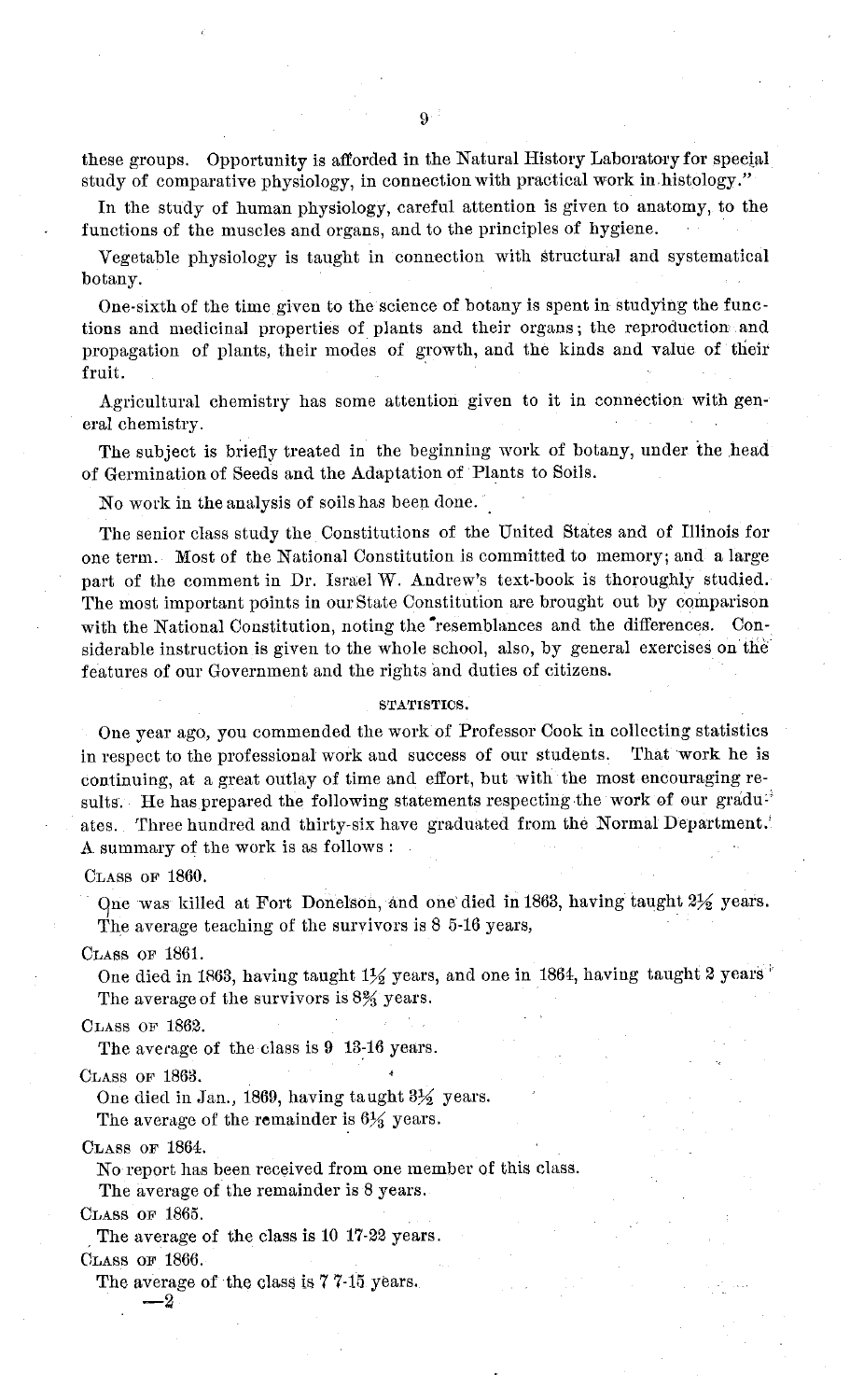CLASS OF 1867.

One of this class has not taught.

One died in 1871, having taught  $2\frac{1}{2}$  years, and one in 1878, having taught  $11\frac{1}{3}$ years.

The average of the remainder is 6 9-10 years.

CLASS OF 1868.

One of this class died in 1871, after teaching 2% years, and another 1877, who had taught 8 years.

The average of the remainder is 6 1-5 years.

CLASS OF 1869.

I have not been able to find one member of this class,

The average of the remainder is 7 years.

CLASS OF. 1870.

One member of this class died in 1871. She was teaching when attacked with her last illness.

One taught one year, then went to China. She remained there two years, and returned with broken health.

One taught two years, and has since been attached to the Agassiz Museum, in Cambridge, Mass., except for one year.

The average of the remainder is 5% years.

CLASS OF 1871.

I have not been able to find one of this class. Three are dead, two having died within three months of their graduation, and a third in 1876, having taught several terms. Another, on account of poor health, has not taught.

The average of the remainder is  $5\frac{1}{3}$  years.

CLASS OF 1872.

Three of this class are dead, one dying in 1879, having taught  $4\frac{1}{2}$  years, another in 1878, who had also taught  $4\frac{1}{2}$  years, and the third in 1876, having taught 2 years. One has not taught.

The average of the remainder is 5% years.

CLASS of 1873.

One of this class paid his tuition in full, thus relieving himself from his obligation to teach.

The average of the remainder is 4 9-20 years.

CLASS **OF** 1874.

One of this class paid her tuition in full; a second has not taught.

The average of the remainder is **44** years.

CLASS OF 1875.

One died in 1878, having taught one year and a half. Two have not taught.

The average of the remainder is 4 years.

CLASS OF 1876.

One died within three months of graduation. Two have not taught. The average of the remainder is 2% years.

CLASS OF 1877.

One has been an invalid since her graduation. Three have not taught.

The average of the remainder is  $2\frac{1}{4}$  years.

CLASS OF 1878.

Two have not taught since graduation. One of these, however, taught three years during his school course.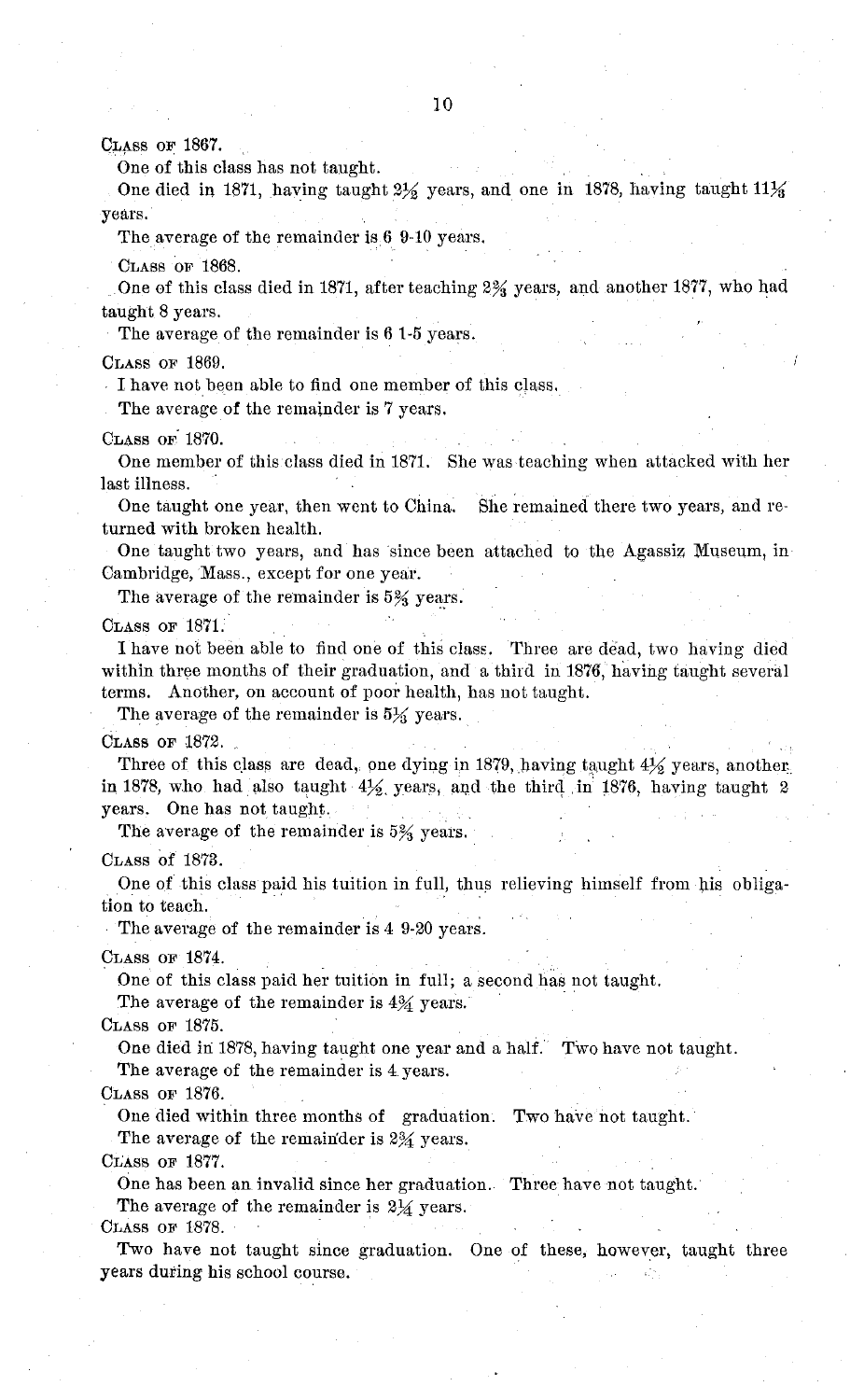The average of the remainder is  $1\%$  years

CLASS OF 1879.

Two are continuing their studies. One has not taught. All the rest have been teaching.

Of all the three hundred and thirty-six graduates, reports have not been received from three. Eighteen are dead. Nineteen have not taught. Two of them paid their tuition, two have not taught because of ill health, two are continuing their studies, and one will teach next year, leaving twelve who have not taught, and probably will not. Over 56 per cent. of the living alumni have taught since June, 1878.

| One has taught 20 years. |                      |         |                      |                                    |                                              |                                         |  |  |
|--------------------------|----------------------|---------|----------------------|------------------------------------|----------------------------------------------|-----------------------------------------|--|--|
| Two have taught 18       |                      |         |                      | 66                                 |                                              |                                         |  |  |
| Two                      | $\ddot{\phantom{1}}$ | 44      | 16                   | ι (                                |                                              |                                         |  |  |
| $\rm {Six}$              | $\leftarrow$         | 66      | 15                   | 44                                 |                                              |                                         |  |  |
| Four                     | $\sqrt{6}$           | 44      | 14                   | $\sqrt{2}$                         |                                              | site of the state of the state          |  |  |
| Seven"                   |                      | $\sim$  | 18                   | $\mathcal{C}\mathcal{C}^{(n)}$ .   |                                              | <b>Research Company Start Continued</b> |  |  |
| Eight "                  |                      | $\zeta$ | 12                   | 66                                 |                                              |                                         |  |  |
| Three "                  |                      | 66.5    | 11                   | $\left\langle \right\rangle$       |                                              |                                         |  |  |
| Twelve                   |                      | 44.     | 10                   | GG.                                |                                              |                                         |  |  |
| Eight ":                 |                      |         | $9 - 9$              | $\mathcal{M}_{\rm{max}}$           |                                              |                                         |  |  |
| Eighteen                 |                      | 66.     | 8.                   | $-66$                              |                                              |                                         |  |  |
|                          |                      |         |                      |                                    | Twenty-three have taught 7 years.            |                                         |  |  |
| Twenty-two               |                      |         | $\ddot{\phantom{0}}$ |                                    | $\mathbf{14} = \mathbf{6}$ , $\mathbf{14} =$ |                                         |  |  |
| Twenty-eight             |                      |         | "                    | $\mathcal{L} = \{L_{\text{max}}\}$ | 66<br>5                                      |                                         |  |  |
|                          |                      |         |                      |                                    | And the remainder, for shorter periods.      |                                         |  |  |

Fifty-three are Principals of graded schools. Seven are Professors in Normal Schools, two in the Industrial University, and one, in Knox College. Many are Principals and Assistants in High Schools.

Forty-five have graduated from the High School. Two are dead, and twenty-two have taught for from one to eight years, and ten more have failed to redeem their pledges in the Normal Department. We have a large quantity of statistics in regard to the teaching work of our under-graduates. This matter will be arranged and published within the next few months. From facts in our possession we can show that more than one thousand of our students are constantly engaged in teaching. Since the average attendance of each pupil admitted is less than one year, this means that our pupils teach on the average more than three years.

Those who have not taught, and nave no good reason for failing to do so, ought certainly to pay for their tuition here; and I would suggest whether this Board should not take some measures to collect the same.

## THE PRESENT SENIOR CLASS.

The Faculty unanimously present to this Board the persons whose names and addresses follow, and cordially recommend them for graduation at this term: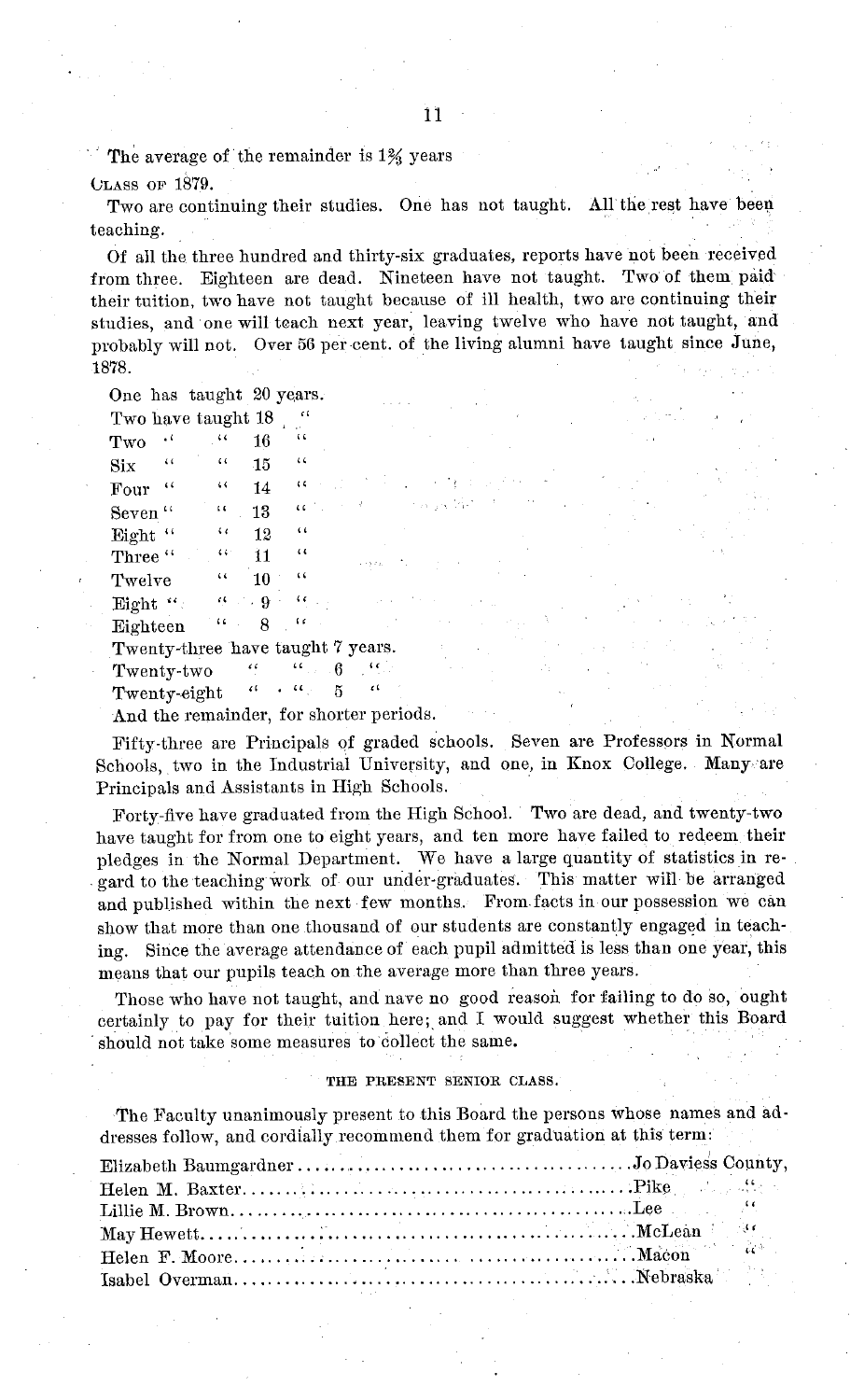Mary E Parker ............. ................................ Jo Daviess County Grace N .W eeks ................... ........................... Adams " James W. Adams ...................... ............... McLean " Andrew L. Anderson............... .. .... ................. Cass " Alpheus A. Dillon $\dots\dots\dots\dots\dots\dots\dots\dots\dots\dots\dots\dots\dots$ . McLean James M. Harper........... .. .. S...h........... Selby  $\alpha$ W oodman R. Marriett.......................... ............. Boone  $\alpha$ Carleton E. Webster......... ............................... Ogle  $\ddot{\phantom{a}}$ Edgar W yatt .................. . ............................ M organ  $\alpha$ Alice C. McCormick.................................... .. McLean " Frank Ohr...... .......... . .....  $\alpha$  $\epsilon$ Frank W . Lufkin..... .................................... .. κì i c Herbert McNulta . ...................................  $\epsilon$ ä George K . Smith .......................... .. "  $\alpha$ 

The five last-named have completed the course in the High School only. Misses Baxter and Hewett have completed the course in both the Normal School and the High School.

# THE TEACHERS' TERM.

In February last, I issued circulars respecting our proposed term for teachers, to be held in August next. Although I have thus far received positive assurances that they will attend from but a few, yet, for many reasons, I am anticipating a good attendance. All the railroads connecting at Bloomington have consented to return those who attend at reduced rates. I am looking forward with considerable anxiety, but with much hope, to the work of that term.

A report from Professor Seymour, concerning expenditures in his department, and his wants for the future, is appended to this report.

All of which is respectfully submitted.

## EDWIN C. HEWETT.

Normal, May 25, 1880.

On motion, it was ordered that Diplomas be conferred upon the students recommended by the Faculty for graduation.

The following letters were presented and read by the President:

NORMAL, ILL., May 26, 1880.

# *Board of Education:*

GENTLEMEN : I respectfully ask you to increase my salary to \$1,200 for the coming year. That my request is at once reasonable and modest will, I think, appear from the following:  $\frac{1}{2}$ 

1. :The work of the Training Department is second in importance to none in the University. Without it, this would not be, in truth, a Normal School.

2. I am made directly responsible for the training, each term, of from twelve to fourteen pupil teachers.

3. I am required to give model exercises in primary teaching, for one term,, to each entering class of the University. I also discuss with them the methods and principles of primary work.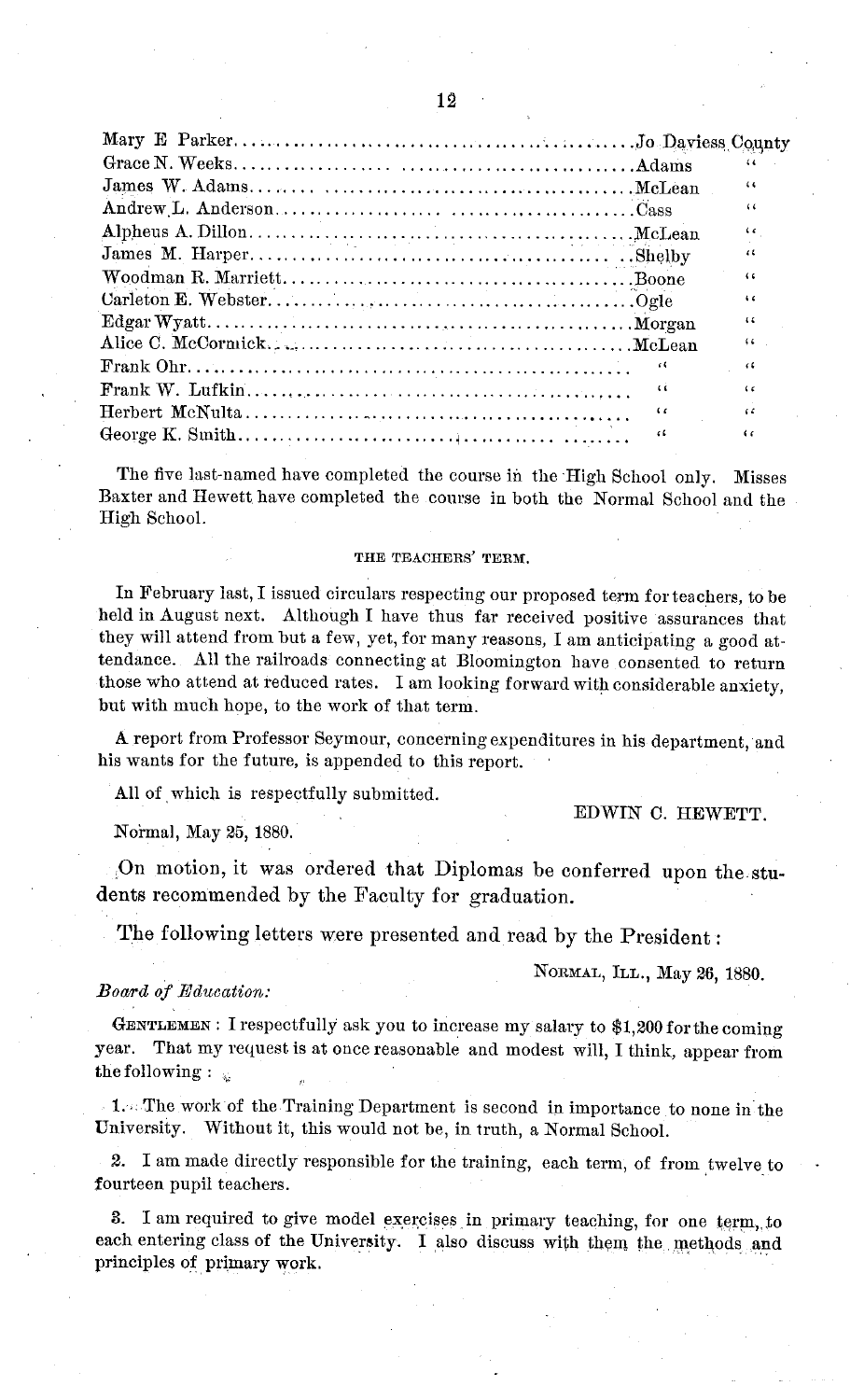4. I wish to start at once on a tour of observation of the best training schools in the East, that I may be able to compare my work with that of other similar departments. That I may thereby be able to add largely to my power for accomplishing the highest results, I solicit an increase in my salary.

# Respectfully submitted,

# JULIA E. KENNEDY,

*First Assist. Train. Teach.*

# *Hon. Members of the Board of Education:*

GENTLEMEN: This day completes the fourteenth year of my work in the Normal University.

Within this time I have been absent from my classes about one day, or perhaps a day and a half, on account of ill health. One week of absence was granted me in 1870. During the greater partof the time I have done the full six hours' work; and for two years and a half have done the work required of me in the Normal department, and, in addition, have taught three special departments of the High School.

The title of Professor of Modern Languages was bestowed upon me by the Board. I have taught English, French and German; and yet I have, all the time, been on half pay, or less, and without means to visit other schools to compare my work with theirs.

I respectfully ask that my salary be increased.

# Very respectfully, etc.,

# MARTHA D. L. HAYNIE.

S. W. Moulton moved that the letters from Miss Kennedy and Mrs. Hayhie, read by President Hewett,'be referred to the Committee on Teachers and Teachers' Salaries.

On motion of S. W. Moulton, the portion of the President's report referring to the bell and belfry, were referred to the Committee on Buildings and Grounds, with power to act.

J. C. Knickerbocker, of the Auditing Committee, made the following report, which was, on motion, adopted:

1880.

| May               |     |       |      |
|-------------------|-----|-------|------|
| $66 -$            | 22. |       |      |
| $\left\{ \right.$ |     |       | 900. |
| $\epsilon$        | 66  |       |      |
| Jan.              |     | 20 19 |      |
| May               | 24. | 36 93 |      |
| . May             | 17. | 23:00 |      |
| $-6.6$            | 22. |       |      |
| $\epsilon$        | 21. |       |      |
| $\epsilon$        | 8.  |       |      |
| March             |     |       |      |
| May               |     |       |      |
| $-0.6$            |     |       |      |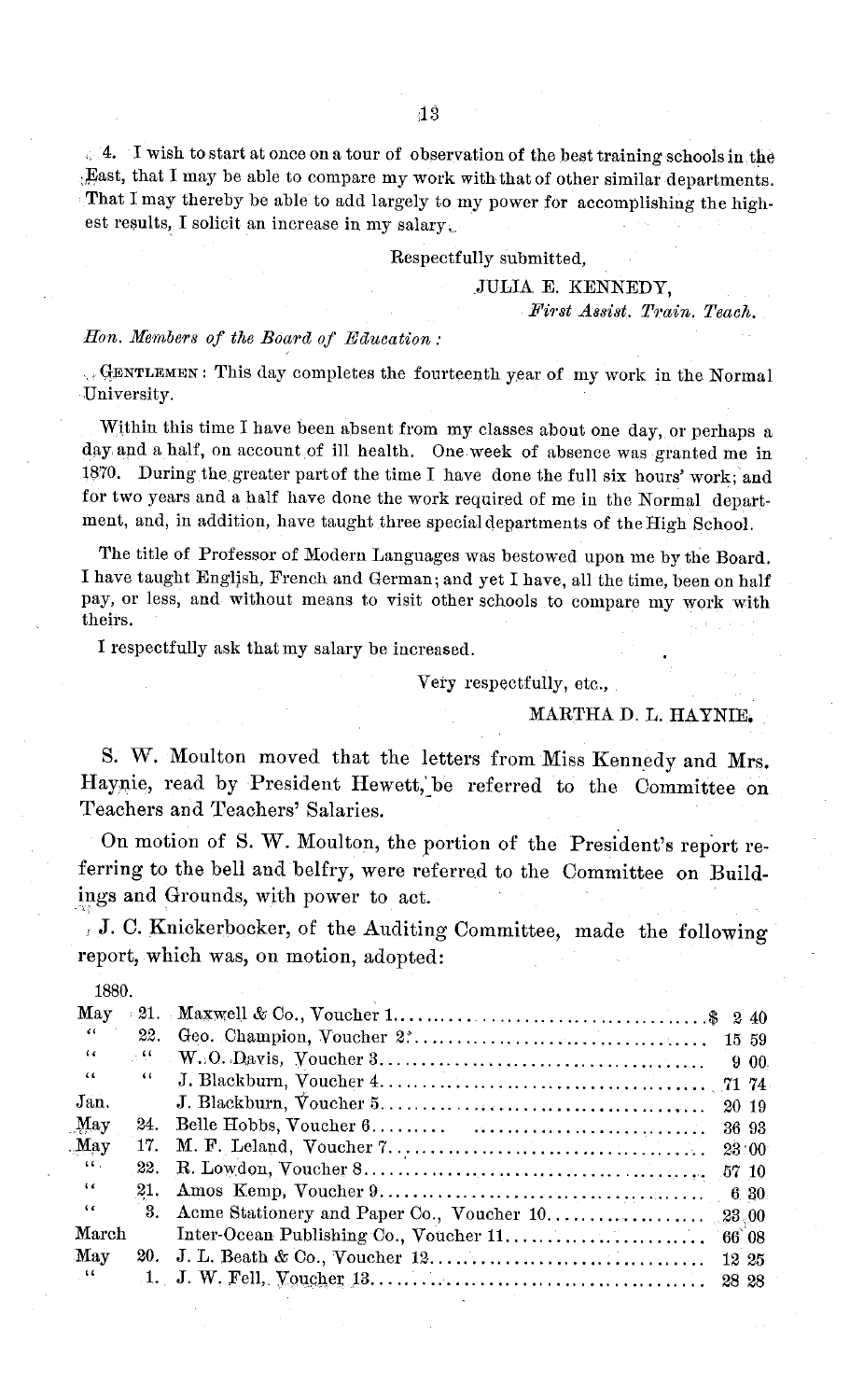| May                           |    |  |       |
|-------------------------------|----|--|-------|
| $\sim$ 6.6 $\sim$ 7.10 $\sim$ | "  |  |       |
| $\mathcal{L} \mathcal{L}$ .   |    |  |       |
|                               |    |  | 320   |
|                               |    |  | 10 00 |
|                               |    |  |       |
| Feb.                          |    |  |       |
| May                           |    |  | 21 00 |
| $-60$                         | 44 |  | 860   |
| $\sim$                        |    |  |       |
|                               |    |  |       |

\$663 83

Your Committee on Auditing and Finance respectfully report that they have examined the accompanying bills, numbered 1 to 24 inclusive, amounting to \$663.83, and find the same correct. Your committee recommend that orders: be drawn for the payment of the several sums named in the respective bills.

Respectfully submitted,

# J. C. KNICKERBOCKER, THOS. SLADE,

# *Committee on Auditing and Finance.*

# The five reports following were presented, and, on motion, adopted:

# LIBRARY **FUND.**

Your Committee on Auditing and Finance report that they have examined the within account of the President with the Library Fund, showing balance on hand, Jan. 21, 1880, \$231.11; disbursements, \$124.46 ; balance now on hand, \$103.65, accompanied by ten vouchers, and find the same correct, and recommend that the same be approved.

# J. C. KNICKERBOCKER,

# THOS. SLADE,

*Auditing and Finance Committee.*

# CONTINGENT FUND.

Your Committee on Auditing and Finance respectfully report that they have examined the accompanying account of the President, with the Contingent Fund, accompanied by vouchers, numbered 1 to 32. and find the same correct, showing a balance due the President of \$246-43. Your committee recommend the approval of the same.

Respectfully submitted,

J. C. KNICKERBOCKER, THOS. SLADE,

# *Auditing and Finance Committee.*

STATE LABORATORY OF NATURAL HISTORY ACCOUNT CURRENT **FOR QUARTER** END-**ING MARCH** 31, 1880.

Your Committee on Auditing and Finance report that they have examined the account of the Illinois State Laboratory of. Natural History for the quarter ending March 31st, 1880, accompanied by vouchers, 1 to 28, showing receipts \$1,032.91 ; disbursements, \$939.57, leaving balance on hand \$93.34, and your committee recommend that the same be approved.

J. C. KNICKERBOCKER, THOS. SLADE, *Committee on Auditing and Finance.*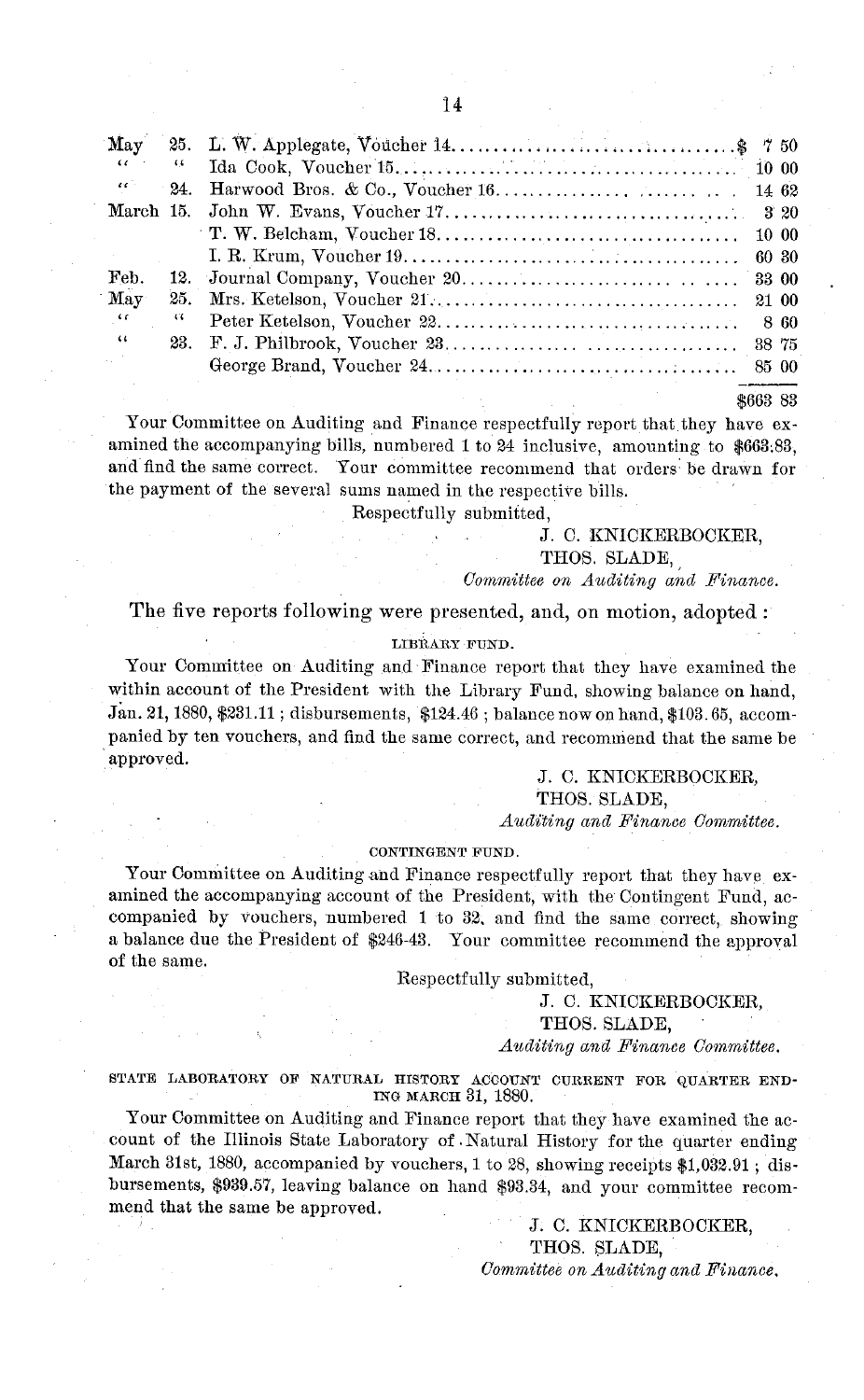## SAME-CONTINGENT FUND.

Your Committee on Auditing and Finance report that they have examined the within account of the State Laboratory of Natural History, with the Contingent Fund, accompanied by vouchers, numbered from 1 to 28, showing receipts,  $$100$ ; disbursements, \$219.85, and showing deficit, \$119.85, and find the same correct and recommend it be approved.

# J. C. KNICKERBOCKER, THOS. SLADE,

# *Committee on Auditing and Finance.*

# CHEMICAL AND BOTANICAL LABORATORIES.

Your Committee on Auditing and Finance having examined the account of the Chemical and Botanical Laboratories for the past quarter, accompanied with vouchers, numbered 1 to 17, inclusive, showing receipts, \$200, disbursements, \$199.65, leaving a balance on hand of 35 cents, find the same correct, and recommend its approval.

# J. C. KNICKERBOCKER,

THOS. SLADE,

# *Committee on Auditing and Finance.*

Your Committee on Auditing and Finance recommend the adoption of the accompanying resolutions.

# J. C. KNICKERBOCKER,

THOS. SLADE,

# *Committee on Auditing and Finance.*

*Resolved,* That there be placed to the account of the State Laboratory of Natural History the sum of two hundred dollars, to be used as a contingent fund to defray necessary contingent expenses.

*Resolved,* that the sum of three hundred dollars be placed to the credit of the Chemical and Botanical Laboratories for the use of the laboratories.

*Resolved,* That the sum of six hundred dollars be placed to the credit of the President of the University as a contingent fund.

On motion, the resolutions recommended were adopted, and also the two resolutions following:

*Resolved,* That the President and Secretary of the Board be and hereby are authorized to draw orders on the Auditor of Public Accounts for the first, second and third quarterly installments of the appropriation for the ordinary expenses of the Normal University, at Normal, for the current year, each installment being the oneeighth part of the aggregate amount of the whole of the annual interest on the College and Seminary fund, together with the one-fourth part of the sum of sixteen thousand dollars (\$16,000.00), as said installments become due and payable, as provided by sections 1 and 2 of "An act making an appropriation for the ordinary expenses of the Normal University, at Normal, and for additions to the library, museum and apparatus thereof," approved May 21st, 1879, and in force July 1, 1879, and that the Treasurer of the Board is hereby authorized to receive and receipt for the same.

*Besolved,* That the President and Secretary of the Board be and hereby are authorized to draw orders on the Auditor of Public Accounts for the first, second and third quarterly installments of the appropriation for the ordinary expenses of the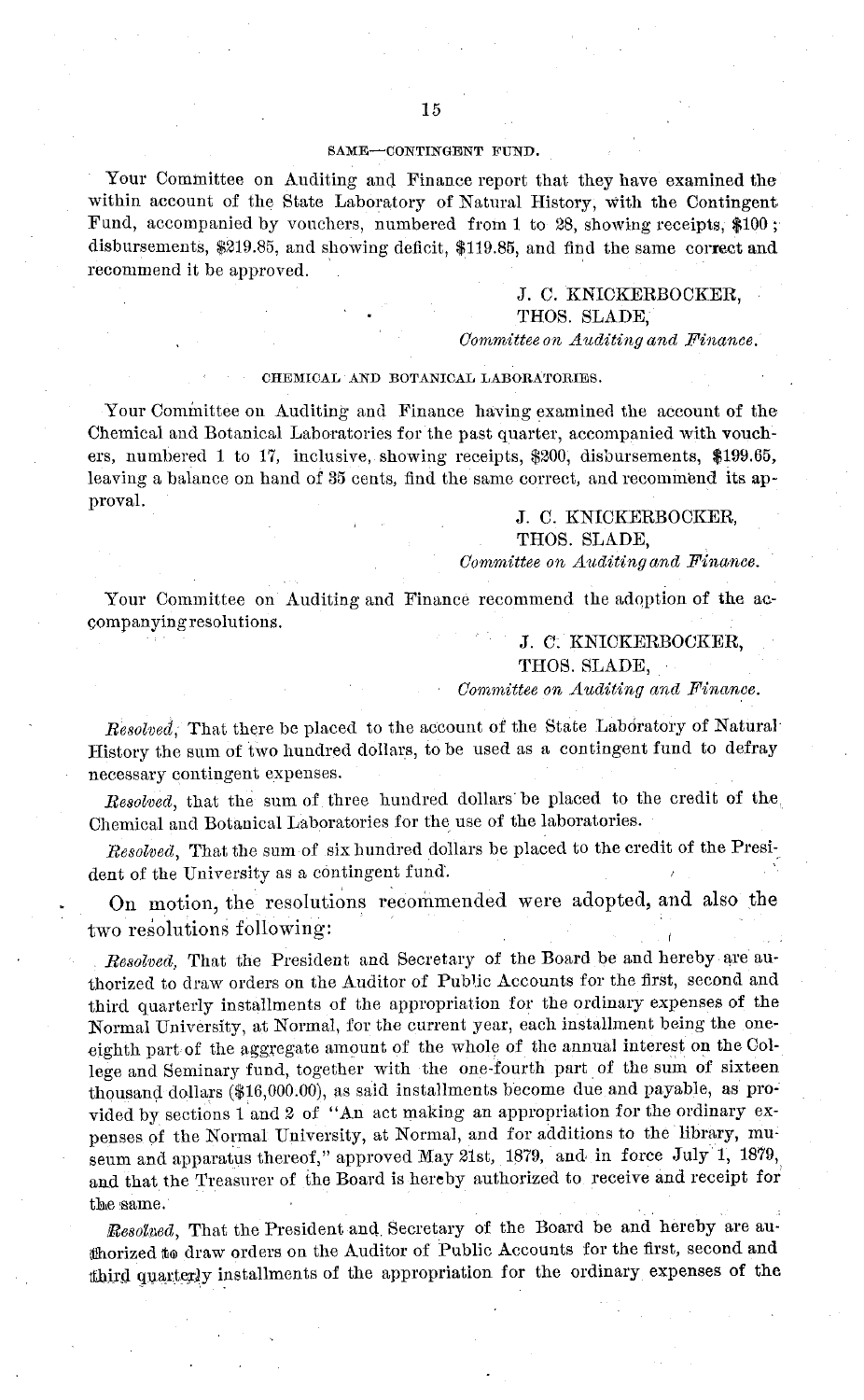State Laboratory of Natural History, at Normal, and for the improvement of the Library thereof, and for the increase of the Natural History collections of the State as the same becomes due and payable, as provided by sections 1 and 2 of "An act making an appropriation for the ordinary expenses of the State Laboratory of Natural History, at Normal, and for the improvement of the Library thereof; and for the increase of the natural history collections of the State Historical Library and<br>Natural History Museum, at Springfield," approved May 27, 1879, and in force July 1, 1879, and that the Treasurer of the Board is hereby authorized to receive and receipt for the same.

The Secretary received a letter stating that Mr. Lesem could not be present, because of his absence from the State, and a telegram from Mr. Enander, stating that sickness prevented his attendance.

The Board adjourned till two o'clock P. M., when it was called to order by the President.

Mr. Hill, who was reported absent in the morning, reported when the Board met in the afternoon.

The Board listened to statements from Messrs. Moulton and W. S. Coy regarding the bill presented by the latter. On motion his claim was referred to a special committee, consisting of B. F. Barge, H. L. Boltwood and H. H. Hill.

On motion the matter of repairing the roof and making other needed repairs upon the building was referred to the Committee on Buildings and Grounds, with power to act.

The Special Committee on Telephone made a verbal report, and, on motion, the Committee was continued, with power to act.

The following report of the Committee on Teachers and Teachers' Salaries was presented, and, on motion, adopted.

The Committee on Teachers and Teachers' Salaries report as follows:

We recommend the employment of the present corps of teachers, at the present salaries, with the following exceptions:

That the salary of Miss Flora Pennell be \$630, instead of \$600, and that \$100 be added to the salary.of the Principal of the High School.

H. L. BOLTWOOD,

B. F. BARGE.

The Treasurer made the following report, which was, on motion, referred to the Auditing Committee:

BLOOMINGTON, May 26th, 1880.

*To the Honorable State Board of Education of Illinois:*

GENTLEMEN:-I herewith submit my semi-annual report as Treasurer of your honorable body for the term from January 21st, 1880, to May 26th, 1880, showing the amount of receipts and from what sources derived; also, the amount of expenditures, with the vouchers for the same.

Respectfully submitted,

THOMAS F. MITCHELL,

*Treasurer.*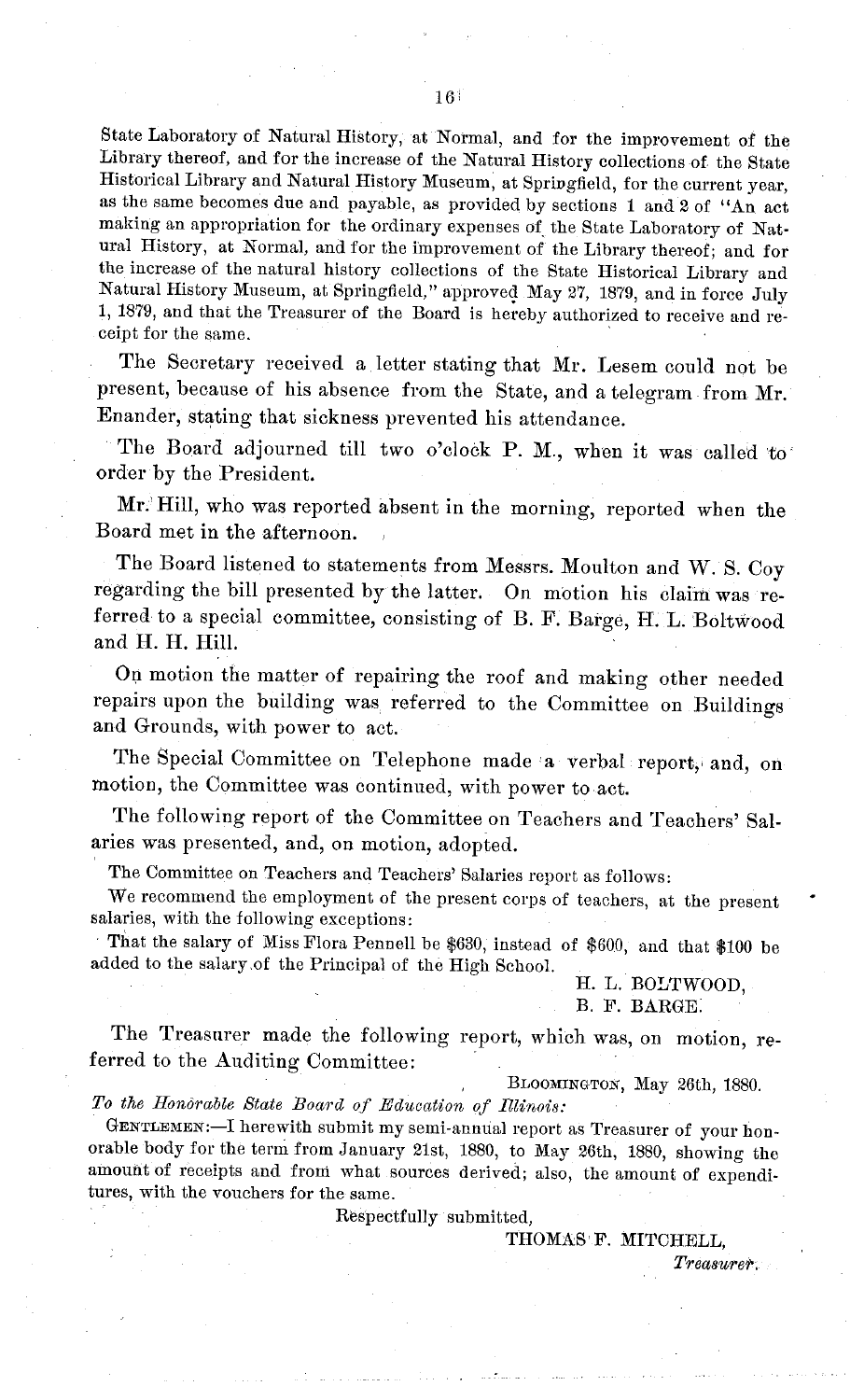# 17

#### STATEMENT.

| 1880.      |  |                                                                                                                                                                                                                                                                                                                                                                                               |  |  |  |  |  |
|------------|--|-----------------------------------------------------------------------------------------------------------------------------------------------------------------------------------------------------------------------------------------------------------------------------------------------------------------------------------------------------------------------------------------------|--|--|--|--|--|
|            |  |                                                                                                                                                                                                                                                                                                                                                                                               |  |  |  |  |  |
|            |  |                                                                                                                                                                                                                                                                                                                                                                                               |  |  |  |  |  |
|            |  | April 27. $a = a = a = a = a = \frac{a}{2} = \frac{a}{2} = \frac{a}{2} = \frac{a}{2} = \frac{a}{2} = \frac{a}{2} = \frac{a}{2} = \frac{a}{2} = \frac{a}{2} = \frac{a}{2} = \frac{a}{2} = \frac{a}{2} = \frac{a}{2} = \frac{a}{2} = \frac{a}{2} = \frac{a}{2} = \frac{a}{2} = \frac{a}{2} = \frac{a}{2} = \frac{a}{2} = \frac{a}{2} = \frac{a}{2} = \frac{a}{2} = \frac{a}{2} = \frac{a}{2} =$ |  |  |  |  |  |
|            |  | April 17. " " " E. C. Hewett M. Marshall, 1,169 00                                                                                                                                                                                                                                                                                                                                            |  |  |  |  |  |
| $\sim 0.0$ |  | $28.$ $\frac{1}{28}$ $\frac{1}{28}$ $\frac{1}{28}$ $\frac{1}{28}$ $\frac{1}{28}$ $\frac{1}{28}$ $\frac{1}{28}$ $\frac{1}{28}$ $\frac{1}{28}$ $\frac{1}{28}$ $\frac{1}{28}$ $\frac{1}{28}$ $\frac{1}{28}$ $\frac{1}{28}$ $\frac{1}{28}$ $\frac{1}{28}$ $\frac{1}{28}$ $\frac{1}{28}$ $\frac{1}{28}$ $\frac{1}{$                                                                                |  |  |  |  |  |
|            |  |                                                                                                                                                                                                                                                                                                                                                                                               |  |  |  |  |  |
|            |  |                                                                                                                                                                                                                                                                                                                                                                                               |  |  |  |  |  |
|            |  |                                                                                                                                                                                                                                                                                                                                                                                               |  |  |  |  |  |

Balance on hand May 26th, 1880 ........................ \$5,178 24

# The following report was adopted:

Your Committee on Auditing and Finance, to whom was referred the report of the Treasurer, showing receipts, \$17,881.73; disbursements, \$12,703.49; balance on hand May 26th, 1880, \$5,178.24, accompanied by vouchers 1 to 49, inclusive, respectfully report that they find the same correct, and recommend that it be approved.

Respectfully,

# J. C. KNICKERBOCKER,

# THOS. SLADE.

# *Auditing and Finance Committee.*

Thomas Slade, Special Committee to sell the Woodford county tract of land, made the following report:

# *To the State Board of Education:*

NORMAL, ILL., May 26, 1880.

GENTLEMEN-The undersigned, one of your members, who was authorized at the January meeting of your Board to sell the tract of land located in Woodford county, and belonging to the said Board [see report of proceedings at the January (1880) meeting, page 13], would respectfully report that in accordance with the authority thereby in him vested, he did advertise the public sale of said tract, and in addition did notify a great number of persons who he thought, from a previous canvass of the subject, would be likely to want to purchase said land, and on the day fixed did sell the same to the highest and best bidder on the terms designated by the said Board.

Your Committee took the precaution to make the said sale subject to the approval of the Chairman of your Committee on Buildings and Grounds, in order to prevent a sale on too low terms or to an unsatisfactory bidder.

The highest and best bid was that of Jacob P. Kunkler, whose bid was seven hundred and ninety-five dollars (\$795). Your Committee would further report that he took the precaution to advertise the tract as what is known as the Normal University forty, and sold it as forty acres, more' or less, it being understood that it was a fractional forty, containing a trifle less than forty acres-a few acres lessand was so considered by all concerned in its purchase; but no one contemplated that it would measure out only about thirty-one acres. I herewith file a copy df the survey and plat and certificate of the surveyor, and a letter from the purchaser ask-. ing for an abatement of the purchase price in consequence of said tract falling so far short of the nearly forty acres which he supposed he had purchased.

All of which is respectfully submitted,

THOS. SLADE,

*Special Committee for the Purposes Aforesaid.*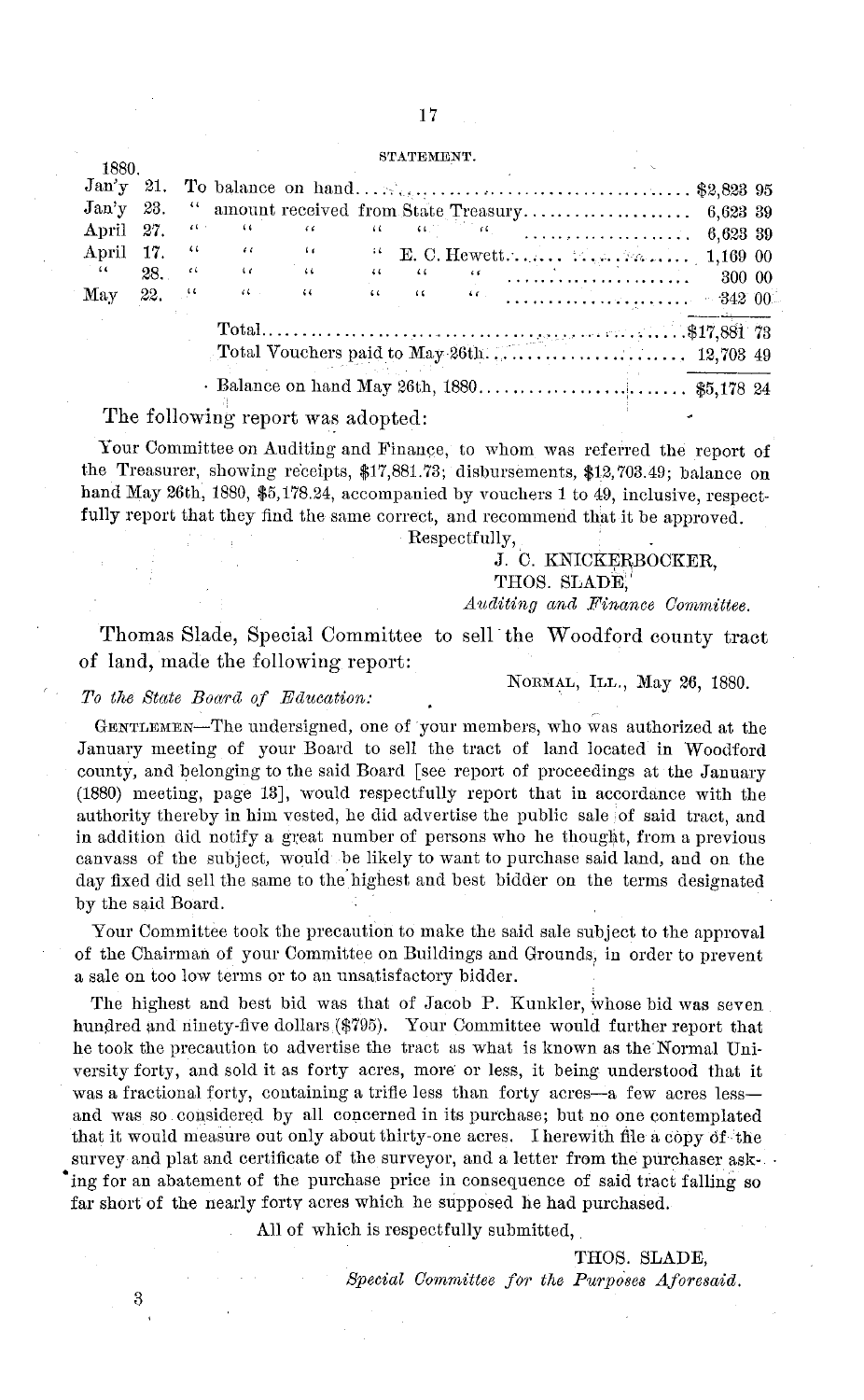

Plat of East Half of the South-East Quarter of Section 16, Town 25. N., R. 1, East of 3d P. M. Surveyed April 30th, 1880.

C. LAUENSTEIN,

*Co. Surv'r Woodford Co.*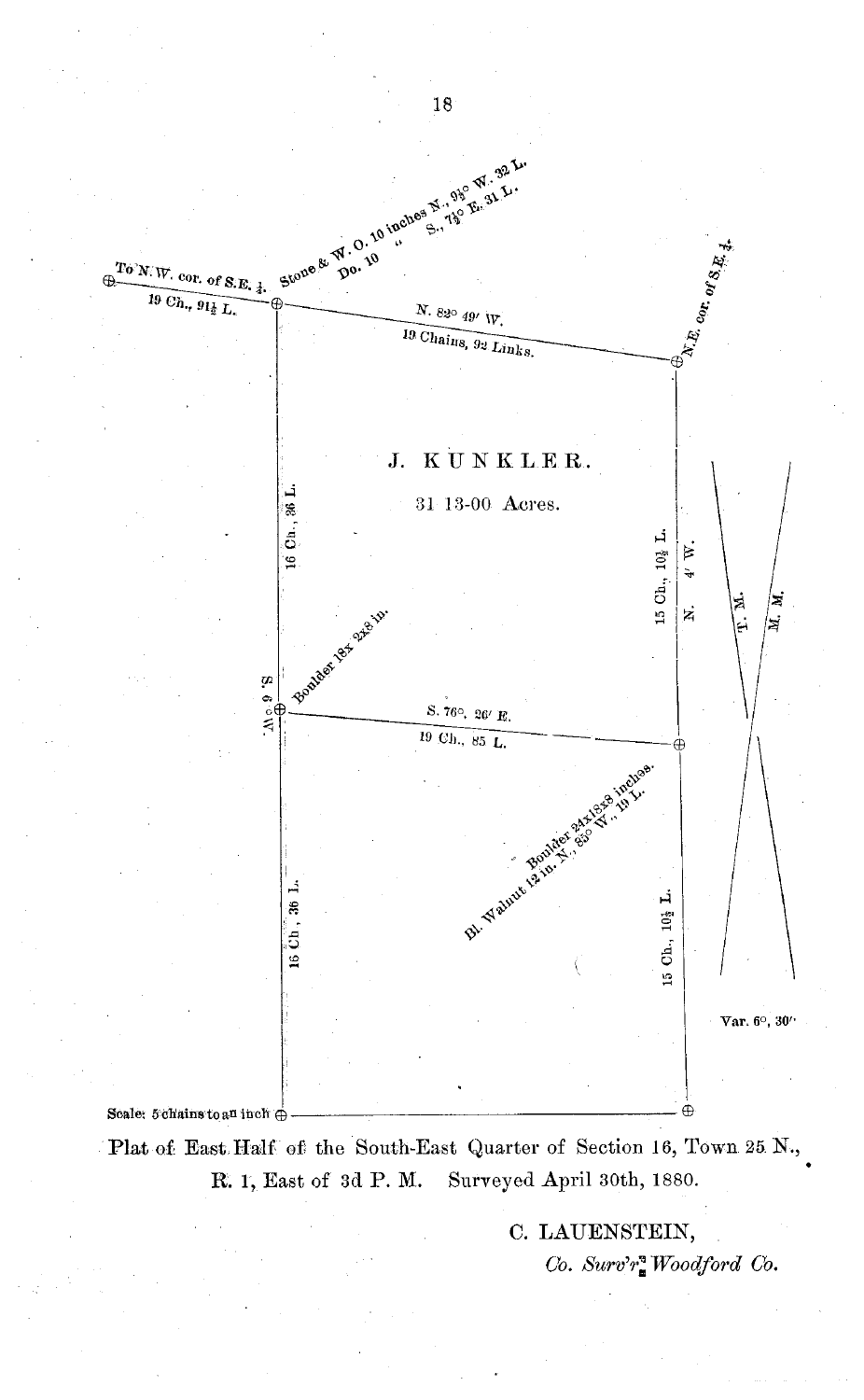# OAK GROVE, ILL., May 16, 1880.

I herewith send you a plat of that tract of land which I bought. I hope you will use it and your influence toward reducing the price. As I told you before, I bought it thinking there was something near forty acres, and didn't intend to pay over \$20 per acre, as that would be a big price for it. I hope something will be done for me.

Please send me the plat again when you get through with it, or preserve it for me. From yours truly, From J. P. KUNKLER.

The report was, on motion, accepted, and the sale approved.

The following report of the Committee on Buildings and Grounds was read, and, on motion, approved: NORMAL, ILL., May 25, 1880.

# *To the Hon. State Board of Education:*

GENTLEMEN: Your Committee, to whom was referred the matter of a purchase of a new piano for the Normal School room, and a carpet and furniture for the Reception room, would respectfully report that it was found advisable to purchase a new piano for the Assembly room, the one in that room having been in use for nearly twenty years. The piano in that room was removed to the Grammar room, and the one in the latter room turned in for what it was worth for the purchase of a new

piano. A Chickering, Square Grand, Style 5, has been purchased for '\$400 in cash and the old piano lately in the Grammar room. The new piano is warranted for five years against any defect in workmanship, material or performance. If, after 'three months, through usage, the said piano should for any reason prove unsatisfactory to the professors of the University, either in brilliancy or in tone, said piano is to be replaced by the seller with another of the same style and manufacture, and we hold a written obligation to the above effect.

What has been done for the Reception room will show for itself.

The old carpet has been placed upon the stage in the large hall, .and its place taken by the new one now on this floor.

The new suite of furniture, walnut upholstered in raw silk, has been put into this room by Mr. Brand, of Bloomington, for your inspection-price \$85.

Your Committee recommends its purchase, provided the Board is pleased with its style, quality and price. The old suite is needed in good part on the platform in the large hall, to which your Committee has been informed it has for years back been transported in the neighborhood of twenty times a year, subjecting it to more or less injury *in transitu.* It should be, we think, kept on the platform in the large hall, except, perhaps, a few pieces which should be newly upholstered and retained in this room.

Your Committee would further report that on petition of the graduating class and the two literary societies of this University, endorsed and approved by the faculty, and on the offer on the part of the said two societies to defray one-half the expense of charge, your committee has enlarged and raised the stage in the large hall. That it is a great improvement, and fully justifying the outlay of one hundred dollars in round numbers, all admit.

Your Committee would recommend that in the healthful, financial condition of the Board, the two said societies be released from their obligation to contribute towards the expense of this improvement, and that they be allowed to use their scanty means in a manner more specifically connected with their society work.

All of which is respectfully submitted. THOS. SLADE,

 $\emph{Chairman of Committee on Buildings and \emph{Grounds}.}$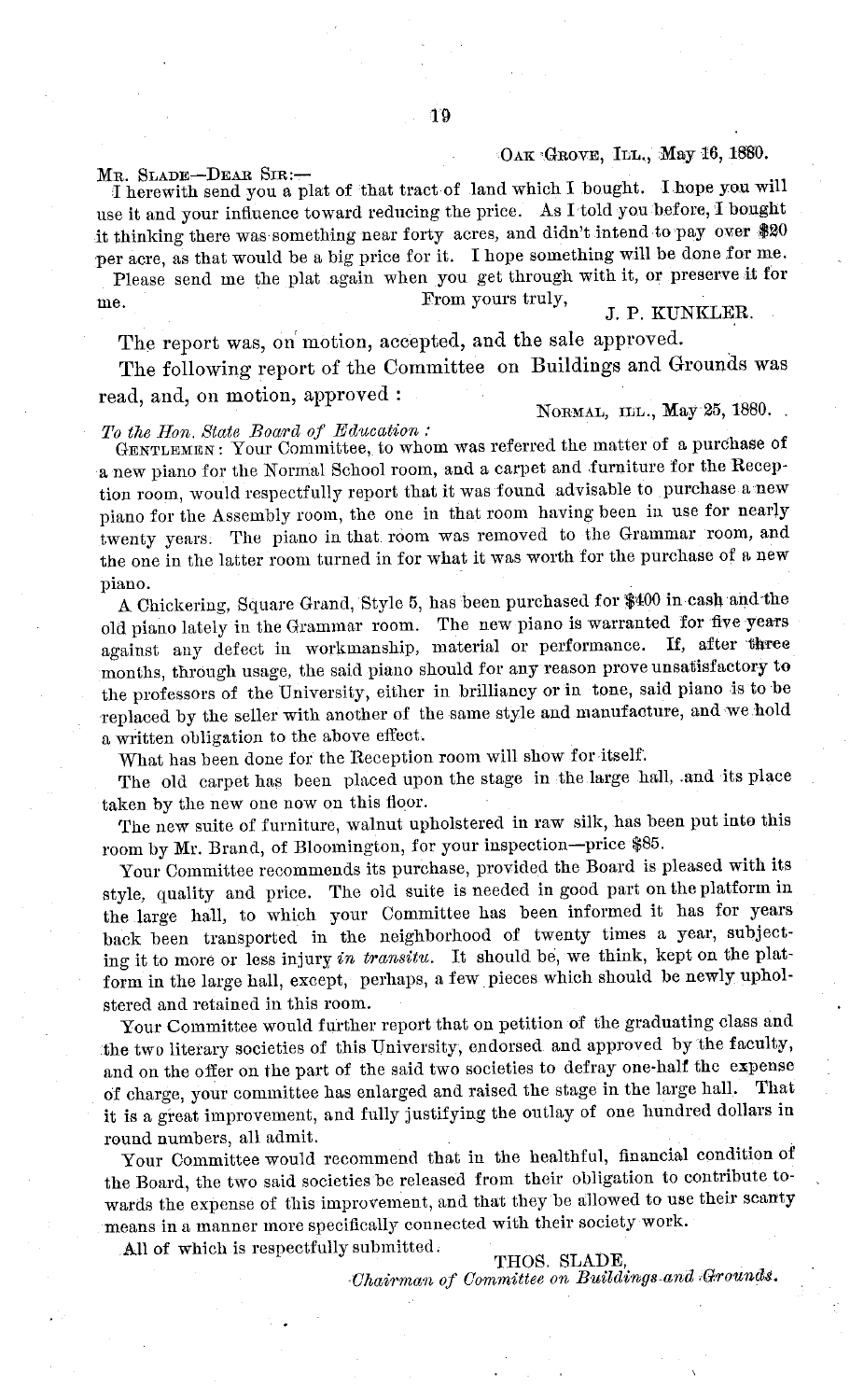# The following report was presented:

Your Auditing Committee would further report that we have examined bills numbered 25 and 26, inclusive, to-wit:

That of the Western Banking and Engraving Company for..................\$60 00 That of John Cunningham for........... .... ............................. 91 62

We find them correct and recommend that orders be drawn for the same.

Respectfully submitted,

J. C. KNICKERBOCKER,

# **THOS. SLADE,**

# *Auditing and Finance Conmnittee.*

The report was accepted, and, on motion, the recommendation made therein was adopted.

The following report of the Special Committee relative to draining the University farm was, on motion, adopted:

# NORMAL, ILL., May 25, 1880.

*To the Honorable Board of Education:*

Ъ'n.

GENTLEMEN-The undersigned, to whom was referred, with power to act for the Board, the proposition of Augustine  $\&$  Co. to tile drain a portion of what is known as the University farm, located just west of the Normal building, would respectfully report:

1. That he found the land in question would be greatly benefited and enhanced in value by the proposed improvement.

2. That the offer of said Augustine & Co. to defray one-half of the expenses of such improvement was so favorable to the Board as to invite a prompt acceptance of the same, which was done.

3. The improvement has been made and the work well done at a cost of \$120, as will appear by the accompanying vouchers. One-half of the expense has been credited and allowed on the rent due, June 1st, 1880, from said Augustine & Co. to the Board.

All of which is respectfully submitted,

#### THOS. SLADE,

*One of the Board Aforesaid.*

# The following was read, and, on motion, adopted:

NORMAL, ILL., May 25th, 1880.

*To the Honorable State Board of Education:*

The Committee on Buildings and Grounds, to whom was referred the matter of fitting up the north-west basement room of the University building for a recitation room, herewith report that the work has been done, and it will speak for itself.

Respectfully submitted,

THOS. SLADE, *Chairman.*

The graduates of 1880, instead of planting a class tree, presented to the Board a beautiful steel engraving-The Parting of Hector and Andromache-to be hung in the reception room as a memorial of the class. The President was, on motion, directed to acknowledge its receipt, and to extend, in a brief address to the donors, the thanks of the Board.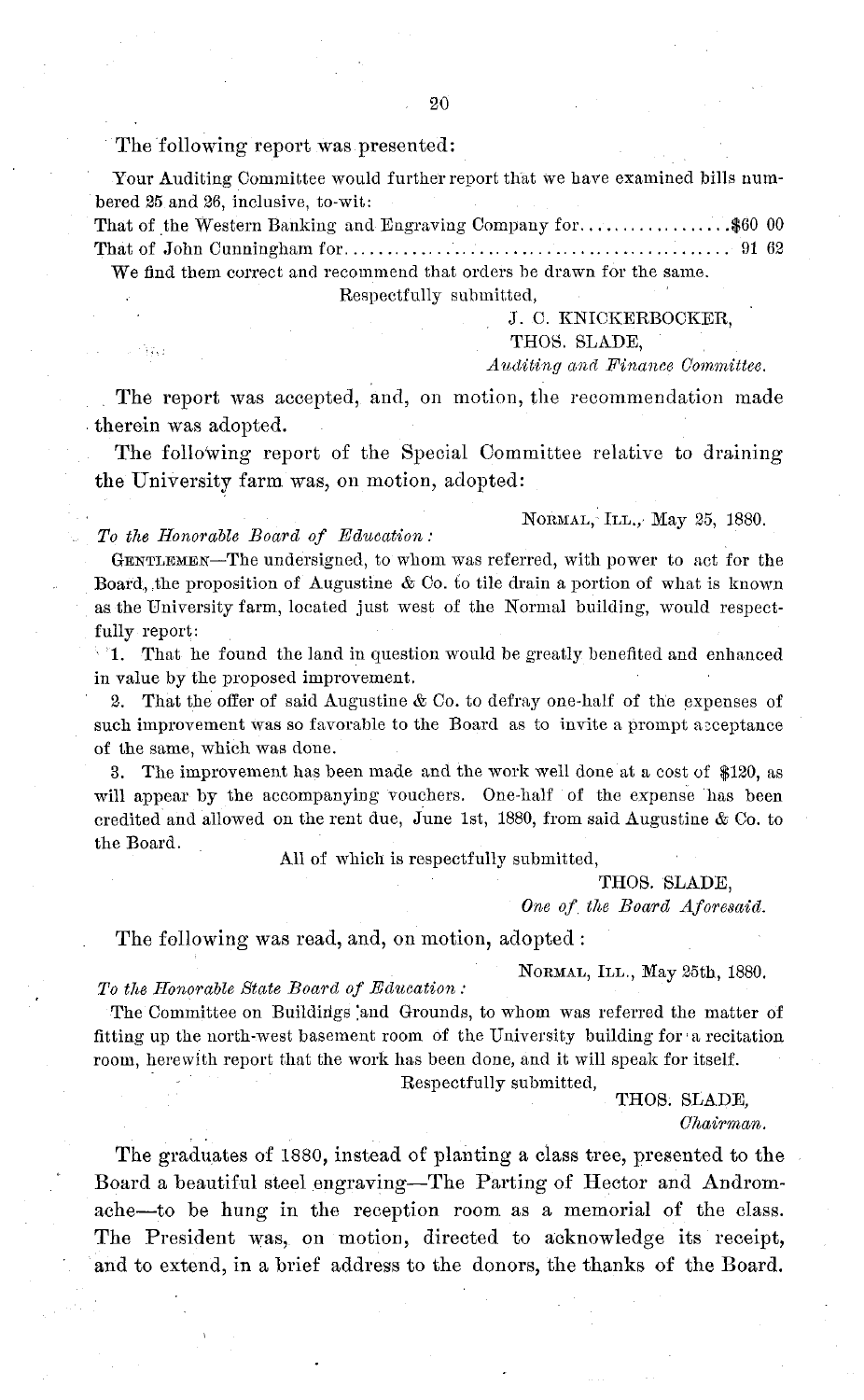Mr. Slade, of the Committee on Buildings and Grounds, made the following report: NORMAL, **ILL.,** May 25, 1880.

*To the Honorable State Board of .Education:*

The Committee on Buildings and Grounds would respectfully submit their report of moneys received and expended from the, January (1880) meeting of the Board to date, a statement of which is hereto attached.

Respectfully submitted,

' THOMAS SLADE,

*Chairman.*

STATEMENT.

Thos. Slade, Chairman of Committee on Buildings and Grounds, in account with the State Board of Education:

| <b>1880.</b>                                    |                   |                                                                                                                                                                                                                                                                                       | Dr.    |                                 | $\overline{\mathit{Or}}.$                |        |
|-------------------------------------------------|-------------------|---------------------------------------------------------------------------------------------------------------------------------------------------------------------------------------------------------------------------------------------------------------------------------------|--------|---------------------------------|------------------------------------------|--------|
| Jan.<br>March<br>$\epsilon$<br>$\epsilon$<br>44 |                   | 21 To overpaid Treasurer by mistake<br>1 <sup>By</sup> amount received of Jacob P. Kunkler on forty acres<br>"To paid Jo. Pullen for making. sale<br>Tucker on painting contract<br>$9 {\rm By}$ balance of \$265—one-third of purchase price paid                                    | 18     | 25<br>5 00<br>3 00              | 186                                      | 25 00  |
| $\epsilon$<br>$\epsilon$<br>66<br>$\epsilon$    | 16<br>$-66$<br>17 | for forty acres in Woodford county, by Jacob P. Kunk-<br>$ler. \ldots$<br>15 To paid H. S. Tucker on painting contract<br>. . <b>.</b><br>$\sqrt{6}$<br>J. G. Cowing, plastering, $\&c$<br>$\mathcal{L}$ $\mathcal{L}$ $\mathcal{L}$ B. Garmon, for six days' carpenter work          |        | 5.00<br>16 50<br>15 75<br>11 00 |                                          | 240 00 |
| $\left\{ \right.$<br>April                      |                   | $291$ $\cdots$<br>66<br>H. S. Tucker on contract—painting<br>$22$ $\degree$<br>$\epsilon$<br>24 By one year's rent to June 1, 1880, to Augustine & Co.,<br>less \$60 for one-half expense for putting in tile, \$350<br>-\$60<br>1 To paid John Livermore for carpenter work-thirteen |        | 5 00<br>7 00                    | その泥は与づ                                   | 290 00 |
| May<br>$\left($<br>66                           |                   | 3 To paid Samuel Morse for carpenter work-thirty-three<br>$5/T0$ paid for recording Kunkler mortgage                                                                                                                                                                                  |        | 26 00<br>66.00<br>110           |                                          |        |
| $\epsilon$ $\epsilon$                           | 25 <sub>1</sub>   | To balance due Board from Slade                                                                                                                                                                                                                                                       | 393 40 |                                 | \$161 60 \$555 00<br> \$555 00  \$555 00 |        |

The Chairman of the Committee on Auditing and Finance reported as follows:

The Committee on Auditing and Finance respectfully report that they have examined accompanying report of Thomas Slade, Chairman of the Committee on Buildings and Grounds, showing sundry receipts and disbursements by him, being: Receipts, \$550; disbursements, \$161.60; balance due Board, \$393.40, and find said report correct.

J. C. KNICKERBOCKER,

*Auditing and Finance Committee.*

The report was adopted, and the balance on hand, \$393.40, was, by order of the Board, paid to the Treasurer.

On motion, twenty-five dollars were appropriated for collecting statistics regarding Normal students.